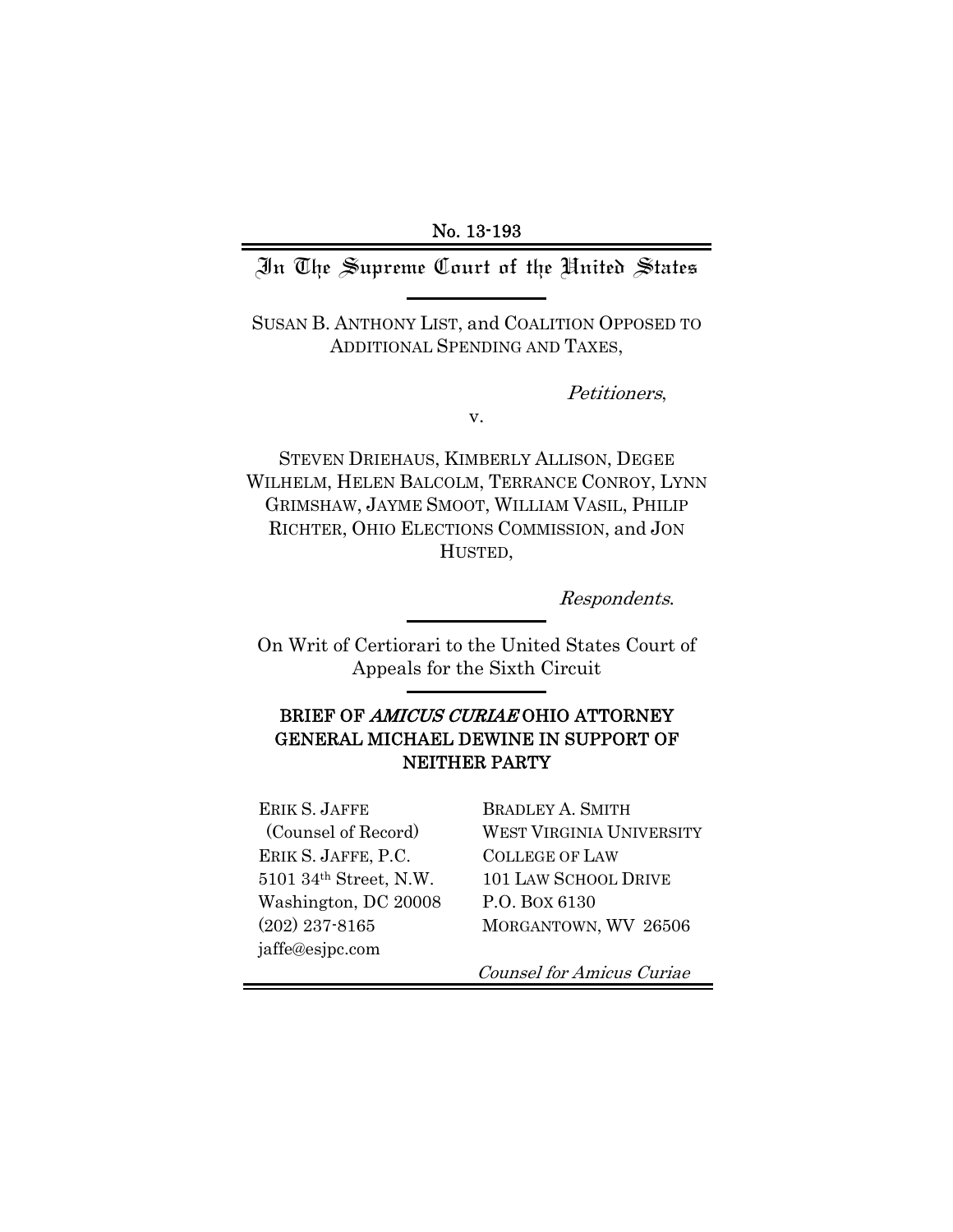# TABLE OF CONTENTS

| IN PRACTICE, THE OHIO FALSE-<br>STATEMENTS STATUTE MAY CHILL<br>AND PENALIZE SPEECH AT CRITICAL<br>TIMES IMMEDIATELY BEFORE |
|-----------------------------------------------------------------------------------------------------------------------------|
| A. The Workings of Ohio's False-                                                                                            |
| B. Ohio's Statutory Scheme May Have a<br>Chilling Effect on Protected Speech 11                                             |
| C. The Statutory Scheme Has Few<br>Safeguards To Protect First Amendment                                                    |
| D. The Statutory Scheme Pulls Within Its                                                                                    |
|                                                                                                                             |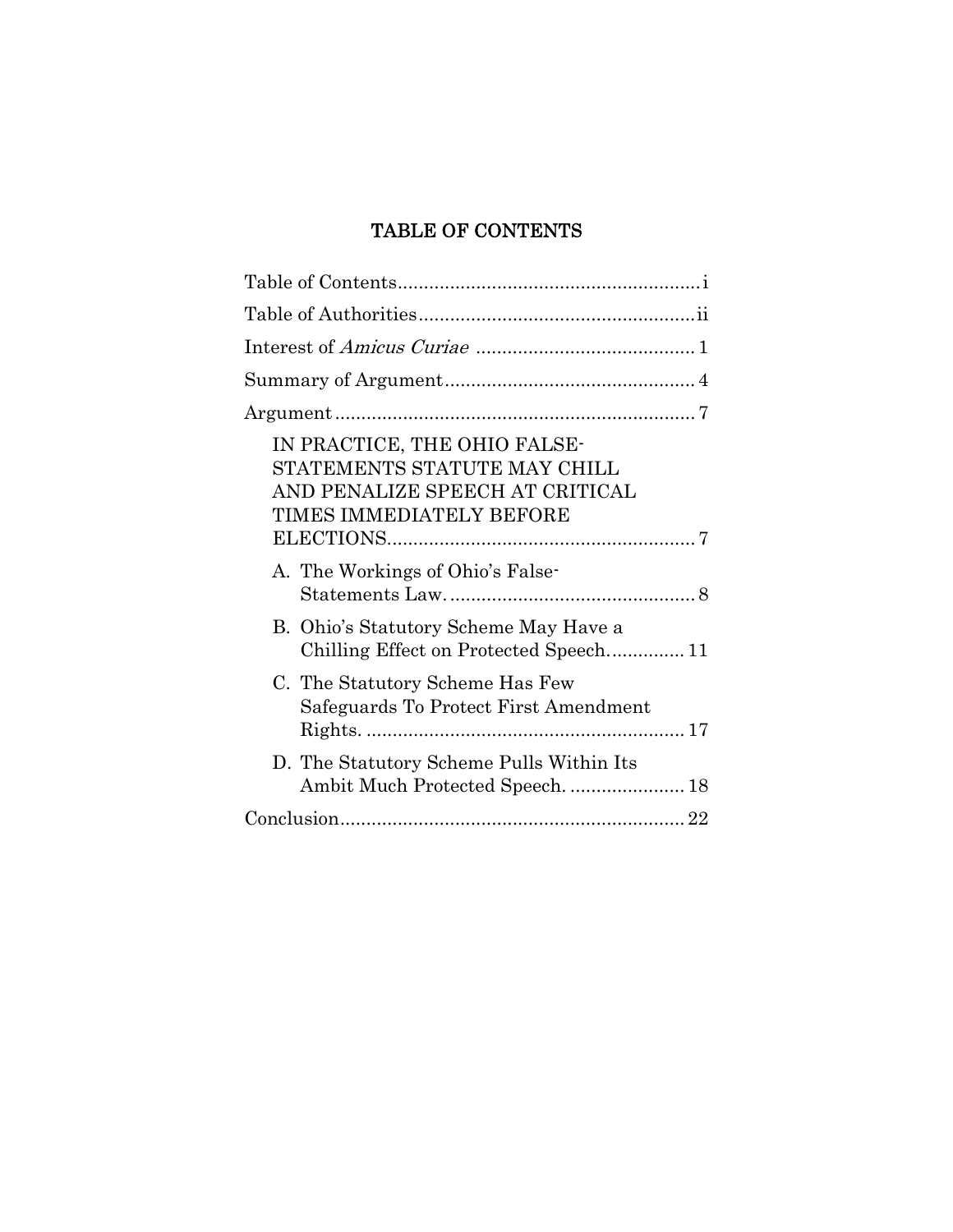# TABLE OF AUTHORITIES

# Cases

| Bell v. Southwell, 376 F.2d 659 (5th Cir.                                                                                                                                               |  |  |
|-----------------------------------------------------------------------------------------------------------------------------------------------------------------------------------------|--|--|
| Briggs v. Ohio Elections Commission,                                                                                                                                                    |  |  |
|                                                                                                                                                                                         |  |  |
| Committee to Elect Straus Prosecutor v.<br>Ohio Elections Commission, No. 07AP-<br>12, 2007 Ohio App. LEXIS 4797 (Ohio                                                                  |  |  |
| Corsi v. Ohio Elections Comm'n, 981<br>N.E.2d 919 (Ohio App. 2012), appeal<br>not allowed 134 Ohio St.3d 1485, cert.                                                                    |  |  |
| Flannery v. Ohio Elections Commission,<br>804 N.E.2d 1032 (Ohio Ct. App. 2004) 19                                                                                                       |  |  |
| In re Election of November 6, 1990 for the<br>Office of Attorney General, 569 N.E.2d                                                                                                    |  |  |
| Landis v. Scarmack, Ohio Elections<br>Commission, Case Summary Sheet<br>$2012E-023$ $(2012)$ , available at<br>http://elc.ohio.gov/casesummarysheets/<br>CaseSummary.stm ("2012 General |  |  |
| Merrill v. Ohio Dep't of Natural<br>Resources, 955 N.E.2d 935 (Ohio 2011) 1                                                                                                             |  |  |

ii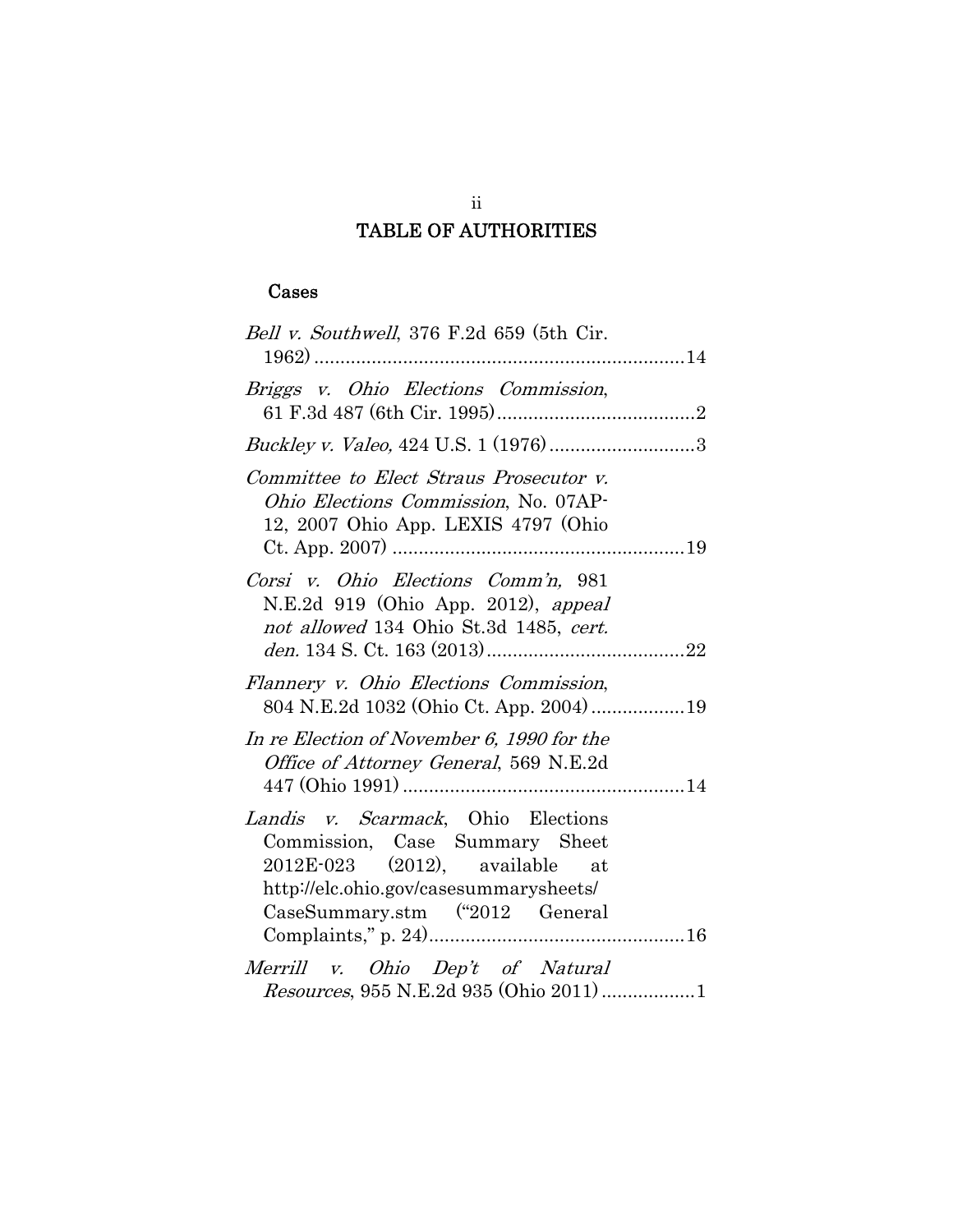| Metro Broadcasting v. FCC, 497 U.S. 547                                                                                          |
|----------------------------------------------------------------------------------------------------------------------------------|
| New York Times v. Sullivan, 376 U.S. 254                                                                                         |
| Northeast Ohio Coalition for the<br>Homeless v. Blackwell, 467 F.3d 999                                                          |
| Pestrak v. Ohio Elections Commission,<br>670 F. Supp. 1368 (S.D. Ohio 1987)<br>rev'd in part, 926 F.2d 573 (6 <sup>th</sup> Cir. |
| Pestrak v. Ohio Elections Commission,                                                                                            |
| Service Employees International Union<br>District 1199 v. Ohio Elections<br>Commission, 822 N.E.2d 424 (Ohio Ct.                 |
| State of Washington v. Vote No!<br>Committee, 957 P.2d 691 (Wash. 1998) 12                                                       |
| Steve Buehrer for Congress v. Ohio<br>Elections Commission, No. 07CVF12-                                                         |
| United States v. Alvarez, 132 S. Ct. 2537                                                                                        |
| United States v. Stevens, 559 U.S. 460                                                                                           |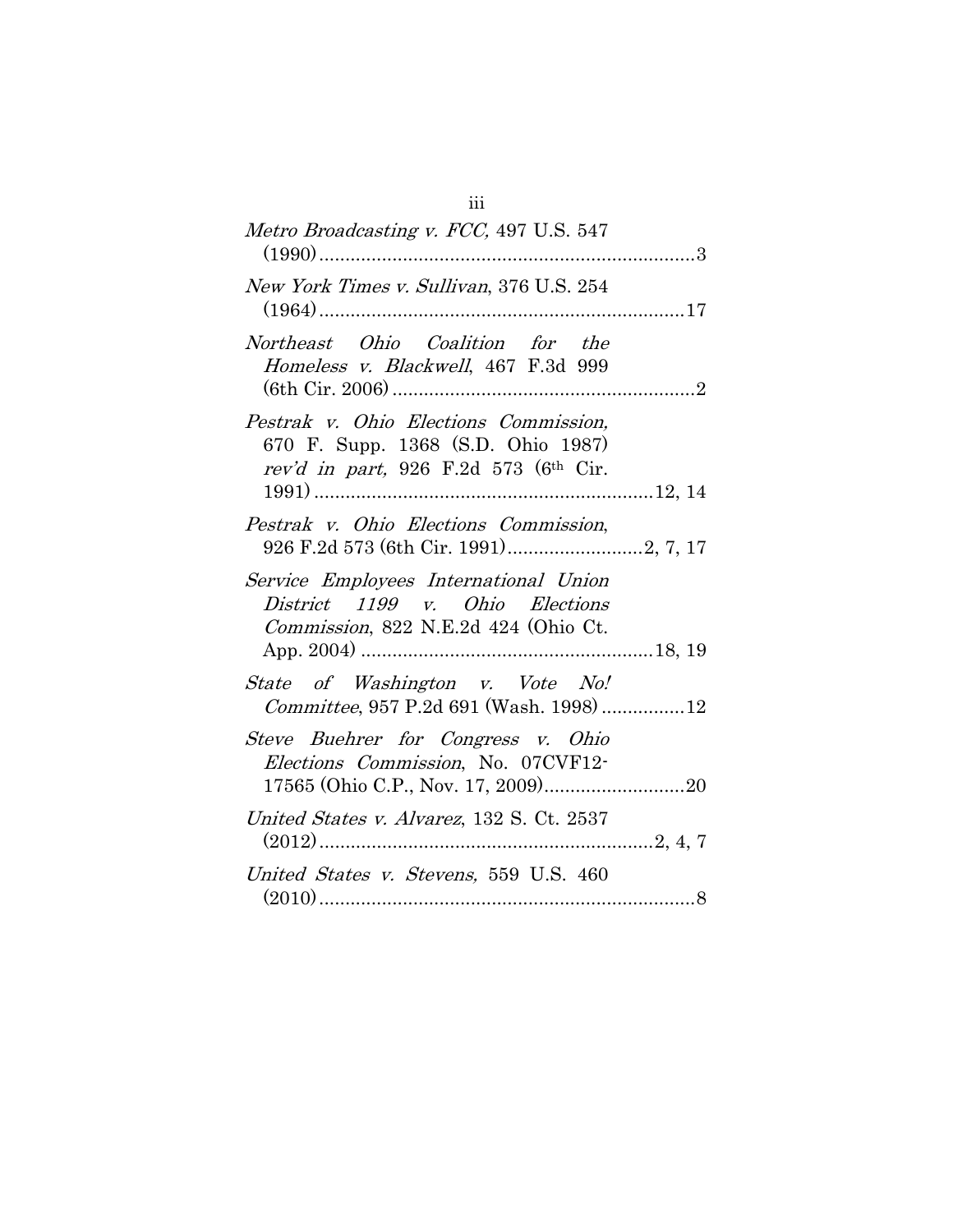### **Statutes**

| OHIO REV. CODE § 3517.21(B)  4, 8, 17, 20  |
|--------------------------------------------|
|                                            |
|                                            |
| OHIO REV. CODE § 3517.22(B)(2)  2, 4, 7, 8 |
|                                            |
|                                            |
|                                            |
|                                            |
|                                            |
|                                            |
|                                            |
|                                            |
|                                            |
|                                            |
|                                            |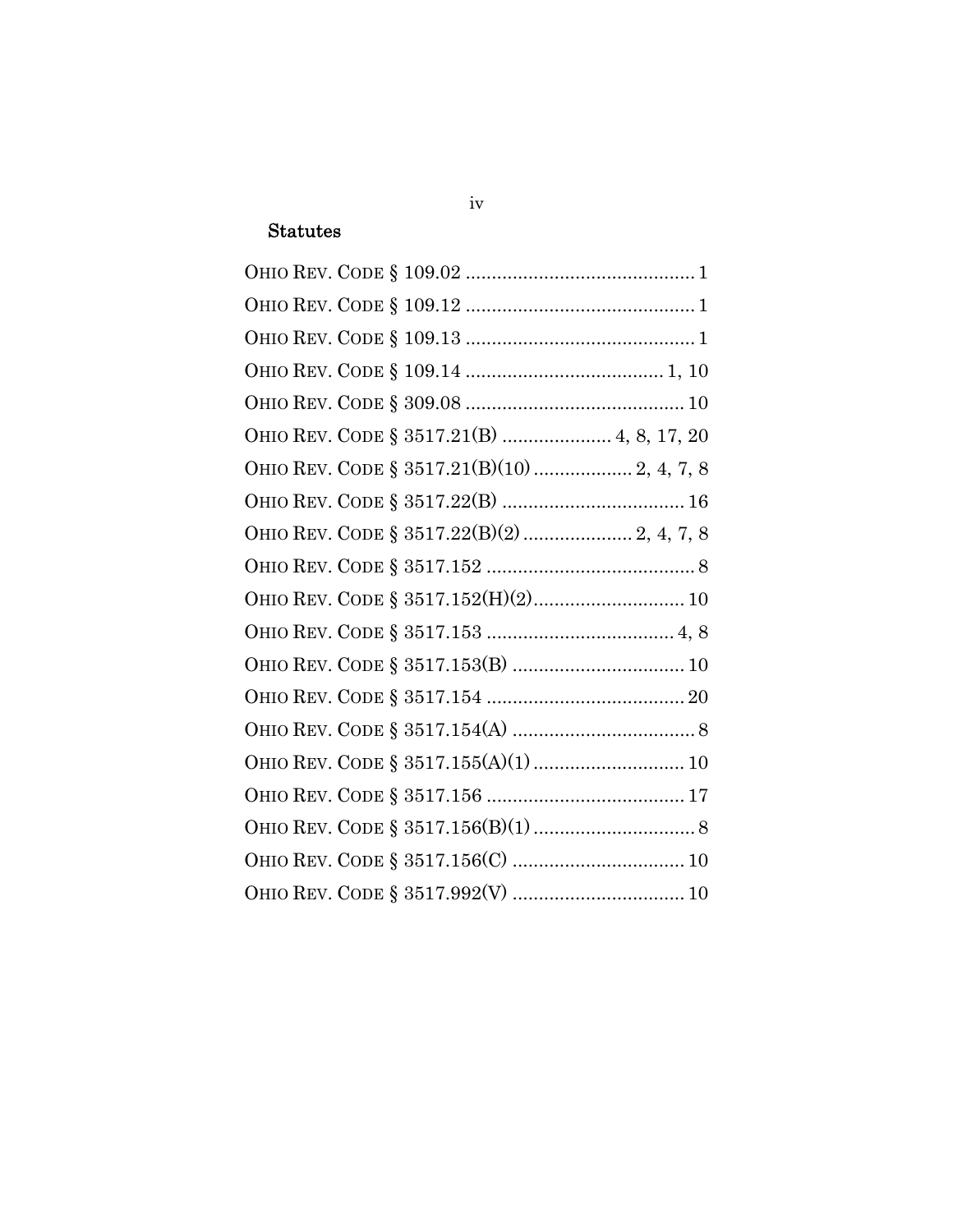# Other Authorities

| DeWine Brief Amicus Curiae at 13, Coast  |  |  |
|------------------------------------------|--|--|
| Candidates PAC v. Ohio Elections         |  |  |
| Commission, 2012 WL 4322517 (S.D.        |  |  |
| Ohio, Sep. 20, 2012) (NO. 1:11CV775),    |  |  |
|                                          |  |  |
| Robert Higgs, For Ohio Candidates,       |  |  |
| Truth Can Often be Pretty Tricky,        |  |  |
| Cleveland Plain Dealer, 2010 WLNR        |  |  |
|                                          |  |  |
| Steven F. Huefner, Recourse for Election |  |  |
| Worker Misconduct, in THE E-BOOK ON      |  |  |
| ELECTION LAW (Edward Foley, et al.,      |  |  |
| eds. 2004), available at                 |  |  |
|                                          |  |  |
| http://moritzlaw.osu.edu/electionlaw/eb  |  |  |
| ook/part5/procedures_recount02.html#_    |  |  |
|                                          |  |  |
| Margaret H. Lemos, The Solicitor General |  |  |
| As Mediator Between Court And            |  |  |
| Agency, 2009 MICH. ST. L. REV. 185       |  |  |
|                                          |  |  |
| William P. Marshall, False Campaign      |  |  |
| Speech and the First Amendment,          |  |  |
|                                          |  |  |
|                                          |  |  |
| Speech Police, COLUMBUS DISPATCH,        |  |  |
| 2012 WLNR 5833464 (Mar. 19, 2012)15      |  |  |
| Seth Waxman, Defending Congress,         |  |  |
|                                          |  |  |

#### v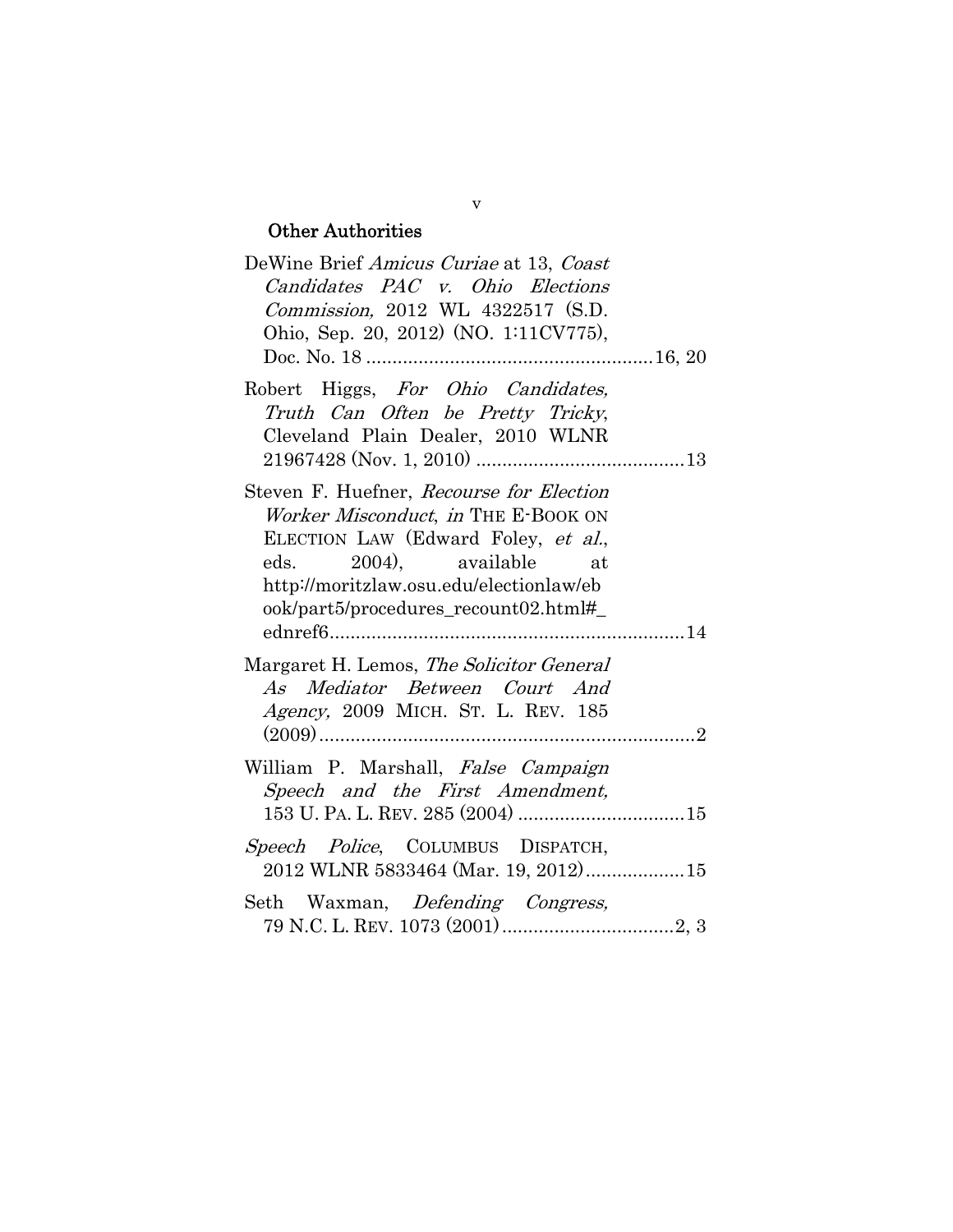# Regulations

# Constitutional Provisions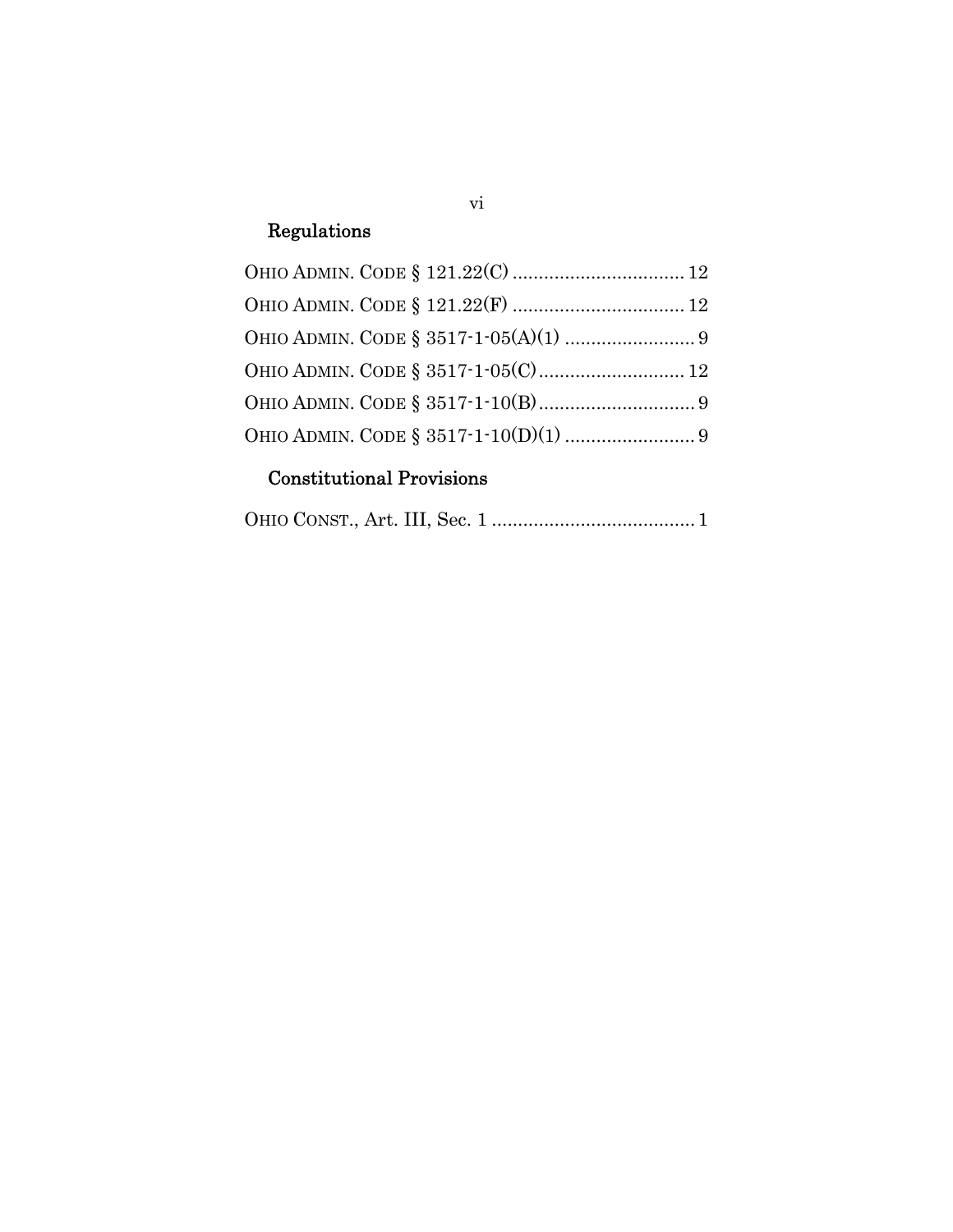#### INTEREST OF AMICUS CURIAE<sup>1</sup>

The Attorney General makes this filing in fulfillment of his duties as Ohio's chief law officer, as an officer of the Court, and as an independently elected state official. His position as *amicus* here is independent of his representation of the Ohio Elections Commission Defendants. He continues zealously to represent those State Defendants in a separate capacity, acting through experienced lawyers in the Constitutional Offices section of the Attorney General's office.2 As set forth below, the Attorney General does not express the concerns raised in this brief lightly, but has concluded that this Court may benefit in its deliberations from further discussion of the actual workings and effect of the Ohio false statements statute in practice.

The independence of the Attorney General under the Ohio Constitution is designed to allow him to speak for the interests of the State as a whole, and for its citizens. See OHIO CONST., Art. III, Sec. 1; OHIO REV. CODE §§ 109.02, 109.12-14; see also, e.g., Merrill v. Ohio Dep't of Natural Resources, 955 N.E.2d 935, 944-45 (Ohio 2011) (explaining Attorney General's independent power to determine the State's view, apart from the position of a State agency);

1

<sup>&</sup>lt;sup>1</sup> No counsel for a party authored this brief in whole or in part, nor did any person or entity, other than *amicus* or his counsel, make a monetary contribution intended to fund the preparation or submission of this brief. This brief is submitted pursuant to the consent of the parties, on file with this Court.

<sup>2</sup> The Attorney General has screened counsel on this brief from contact with those attorneys, and has arranged *pro bono* outside counsel for the preparation and filing of this brief.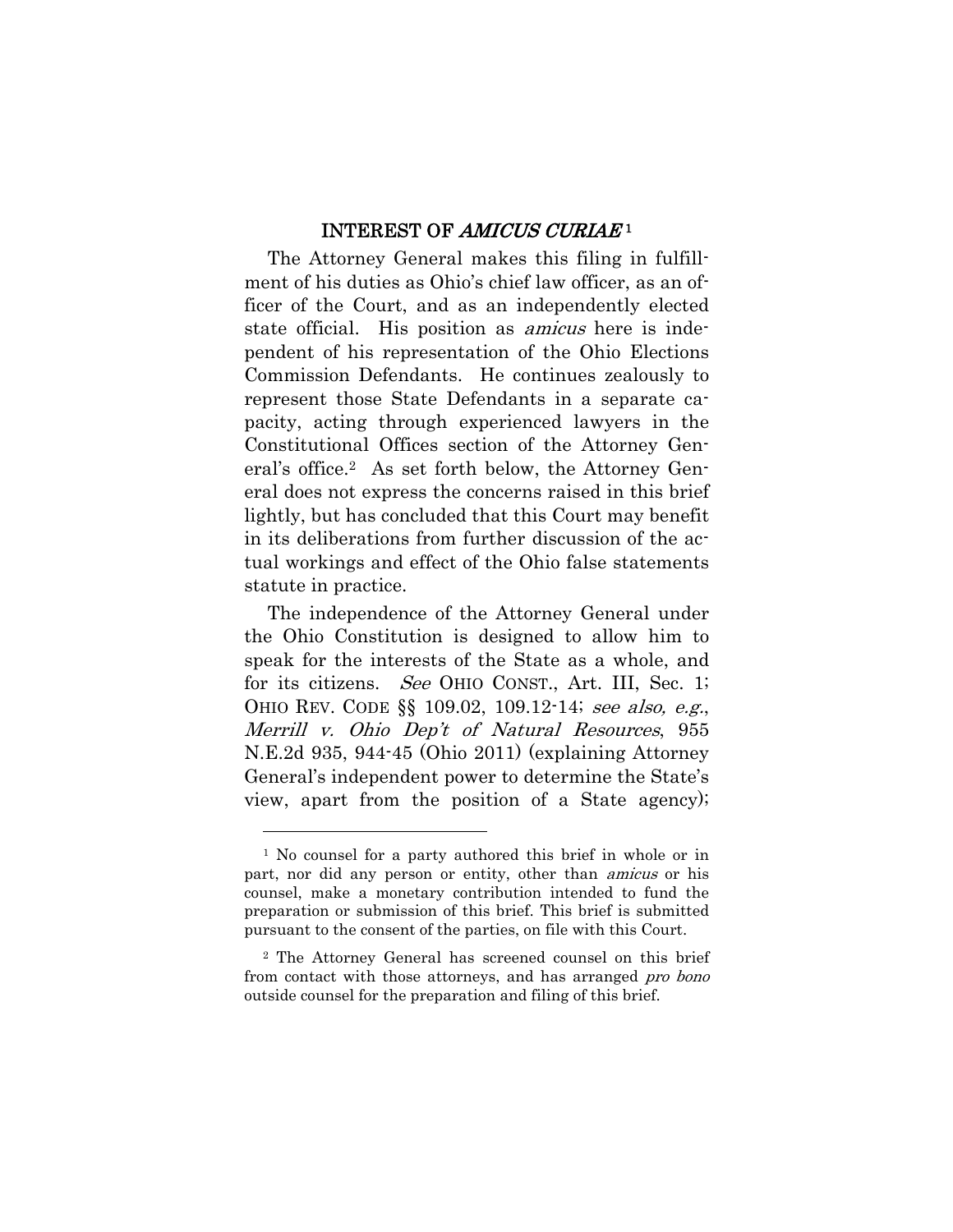Northeast Ohio Coalition for the Homeless v. Blackwell, 467 F.3d 999, 1008-09 (6th Cir. 2006) (same; Ohio's Attorney General "is both the State's chief legal officer and a representative of the people and the public interest," as well as "a representative of an individual officer-client").

Ohio's generalized false-statement law (OHIO REV. CODE  $\S$  3517.21(B)(10) and 3517.22(B)(2)) has previously been upheld against constitutional challenge in the Sixth Circuit. Pestrak v. Ohio Elections Commission, 926 F.2d 573 (6th Cir. 1991); Briggs v. Ohio Elections Commission, 61 F.3d 487 (6th Cir. 1995). However, those cases were decided prior to this Court's recent decision in United States v. Alvarez, 132 S. Ct. 2537 (2012), and the Attorney General has serious concerns about the constitutionality of the generalized false statements provisions of the Ohio Rev. Code – concerns that should warrant judicial review in an appropriate case. The Attorney General believes that for this Court to determine whether this is such a case, it must have a solid understanding of the Ohio statute and how it operates in practice.

An Attorney General has a special duty, as an officer of the Court and representative of the public, to acknowledge when the government's side might be wrong. See, e.g., Seth Waxman, Defending Congress, 79 N.C. L. REV. 1073 (2001); Margaret H. Lemos, The Solicitor General As Mediator Between Court And Agency, 2009 MICH. ST. L. REV. 185 (2009). To be sure, such an action is reserved for rare cases. As former U.S. Solicitor General Waxman put it, "when an Act of Congress has been challenged, the Solicitor General ordinarily puts a heavy thumb on the scale"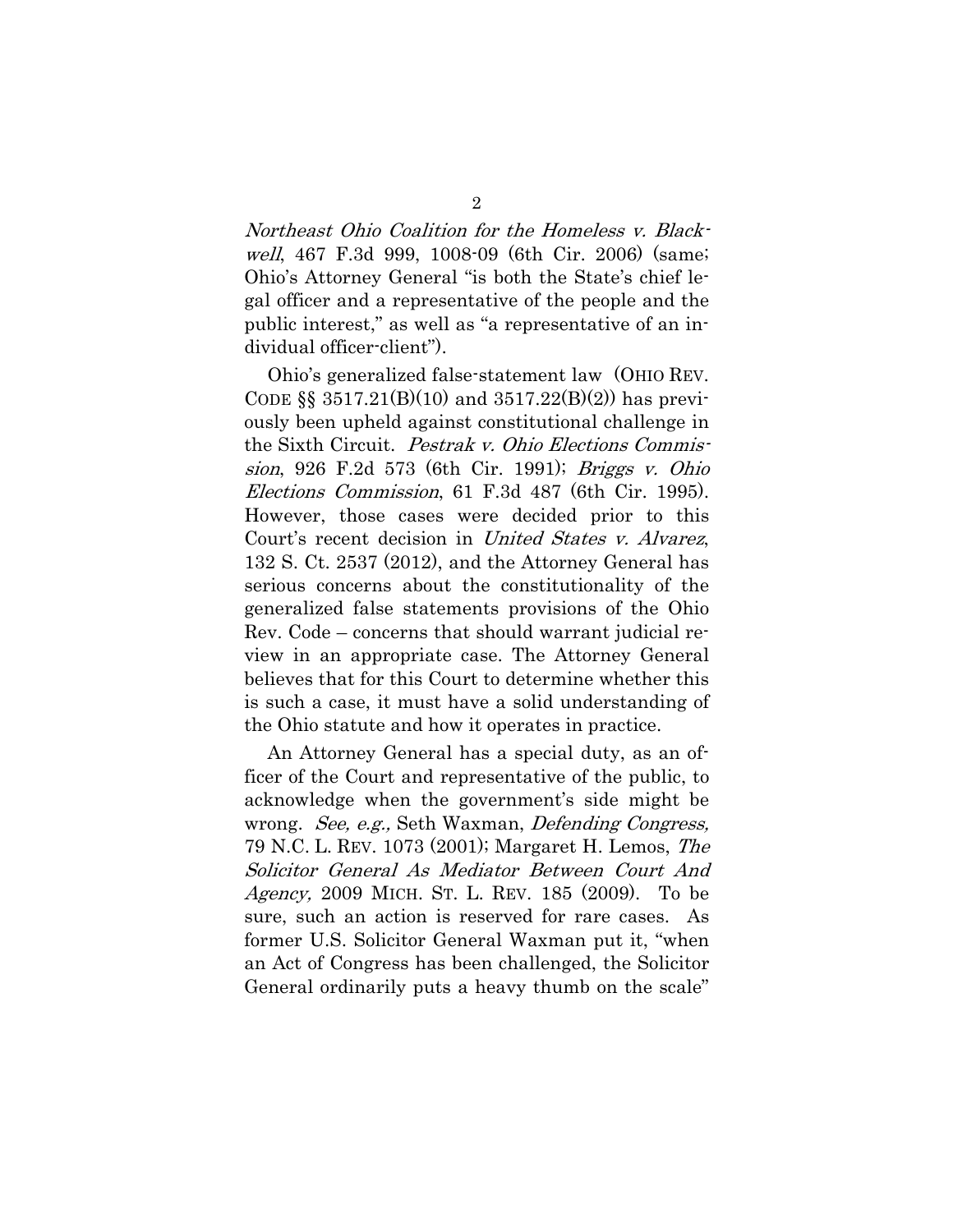in favor of defending the statute. Defending Con*gress*, 79 N.C. L. REV. at 1078. Yet, the duty to defend is not limitless and does not preclude acknowledgment of constitutional concerns.

He may defend a statute as part of his client representation, while candidly acknowledging the statute's constitutional problems. See Defending Congress, 79 N.C. L. Rev. at 1081-82. He may, as the U.S. Attorney General and Solicitor General sometimes have done, proceed on two tracks, defending the client's position in one brief and separately filing a brief that acknowledges constitutional problems.

The U.S. Attorney General and Solicitor General took the latter course in Buckley v. Valeo, 424 U.S. 1 (1976), the landmark First Amendment case, and the U.S. Solicitor General took the same action in Metro *Broadcasting v. FCC*, 497 U.S. 547 (1990), a case concerning FCC preferences for minority-owned broadcast stations. In Metro Broadcasting, the Solicitor General fully advocated for a law's unconstitutionality. In Buckley, Attorney General Edward Levi and Solicitor General Robert Bork noted the law's problems, without advocating a specific conclusion (while General Levi's Justice Department fully defended the law in a separate brief).

In this case the Attorney General has determined that the *Buckley* model is appropriate. As noted above, the Attorney General continues separately to vigorously represent the Ohio Elections Commission and related respondents in this case. He files this separate *amicus* brief because of the critical importance of free speech to our democratic system, and because of the potentially chilling effect of Ohio law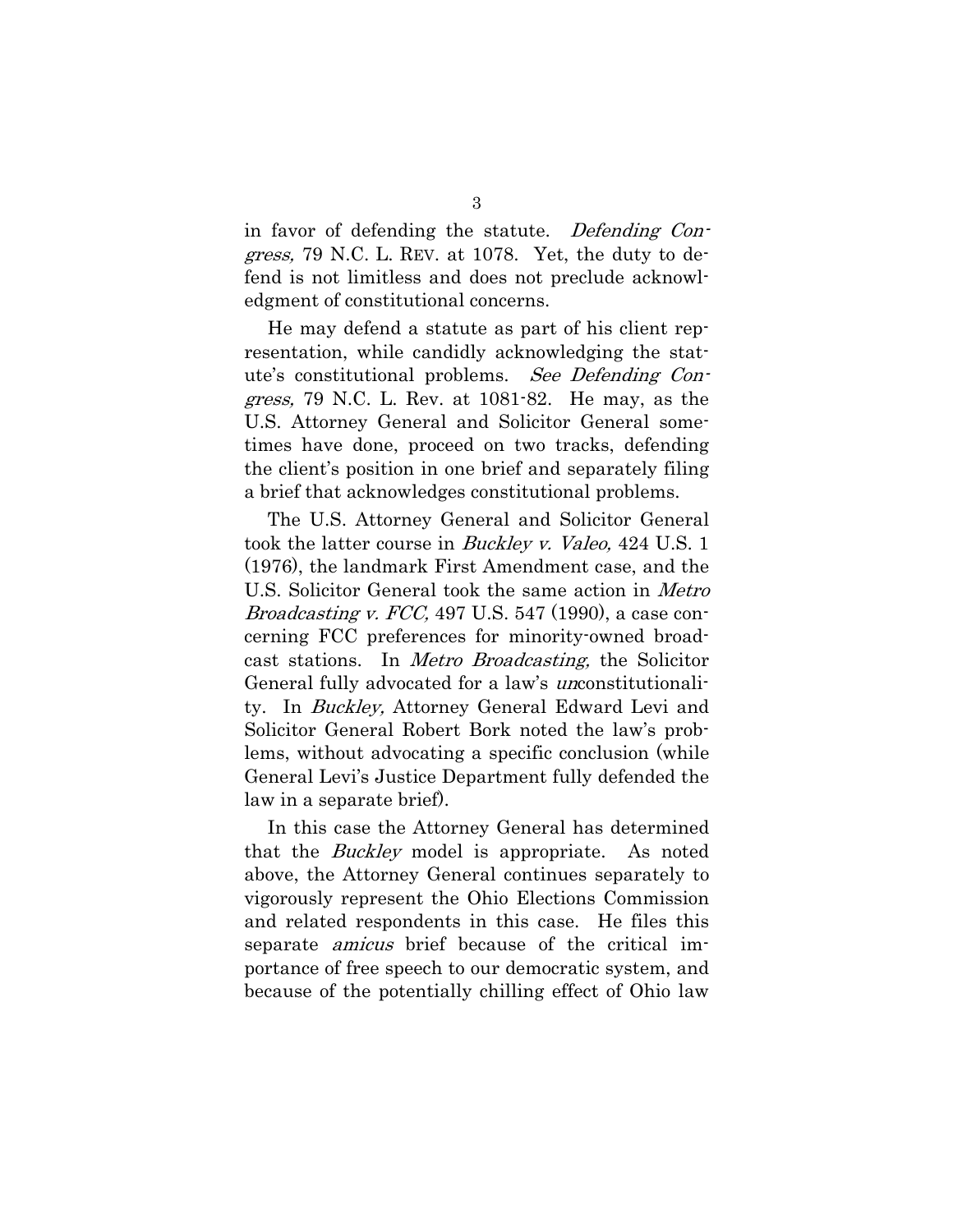on civic participation by ordinary citizens. The law at issue here does not merely apply to candidates who choose to run for office, or to political committees who form to advocate an issue. It can reach any "person" who speaks her mind, and recent history suggests that the law polices not just "false" speech, but speech that indisputably is protected under the First Amendment. The Attorney General has concluded that his solemn duty in these circumstances requires him to speak out through the filing of this amicus brief.

#### SUMMARY OF ARGUMENT

 Ohio's generalized false-statements provisions, OHIO REV. CODE §§ 3517.153 (complaint); 3517.21(B) & (B)(10) (any "false statement concerning a candidate");  $3517.22(B)(2)$  (any "false statement" concerning a ballot proposition or issue), raise a number of potential constitutional issues that, particularly in light of United States v. Alvarez, 132 S. Ct. 2537 (2012), merit substantive judicial review in the appropriate case.

Under Ohio's generalized false-statement prohibitions, a complaint may be filed by "any person," including but not limited to political opponents, who must merely attest that one of the statements was "false" and made with knowledge or reckless disregard of its falsity. The allegedly false speech then will be reviewed by a state administrative body that has been selected with specific reference to the political affiliations of its members. This process begins with a "probablecause" hearing before a panel selected by the Chair of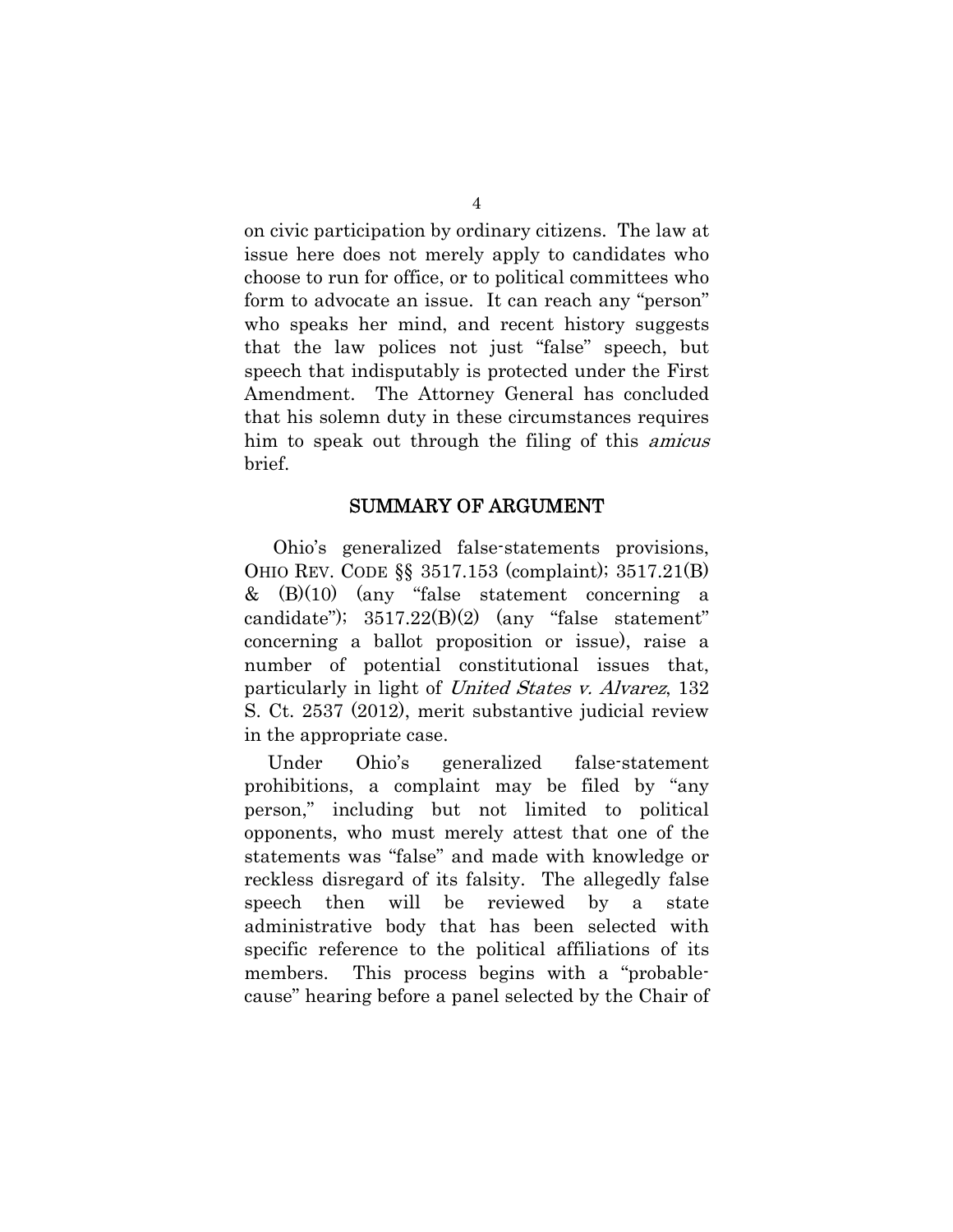the Commission. Complaints filed within 90 days before an election must be heard within three days. At these expedited hearings, the Commission is not required to allow any evidence, testimony, or argument to be presented, and the hearing may be conducted without the respondent present or even notified. Even if the respondent receives notice before this hearing, is able to appear, and is allowed to present evidence or argument, the respondent may have no opportunity prior to the hearing to gain discovery or to learn the basis for the complaint, which may be conclusory in nature.

If the panel finds "probable cause" – a very low hurdle – the Commission may issues subpoenas compelling the attendance of witnesses and the production of papers, books, accounts, and reports, and may seek enforcement through contempt proceedings in the Franklin County Court of Common Pleas. Eventually, if the full Commission determines by "clear and convincing evidence" that the respondent has violated the false-statements law, the Commission may refer the matter to the appropriate county prosecutor for prosecution.

Probable-cause hearings before the Commission are open public hearings and the media is specifically required to be notified of such hearings. As a practical matter, such hearings can be manipulated by complainants so that the costs they impose on a political opponent form part of the complainant's campaign strategy. There is reason to believe that some complainants do precisely that. The impact of a state agency declaring that it has found "probable cause" that an individual has made a false statement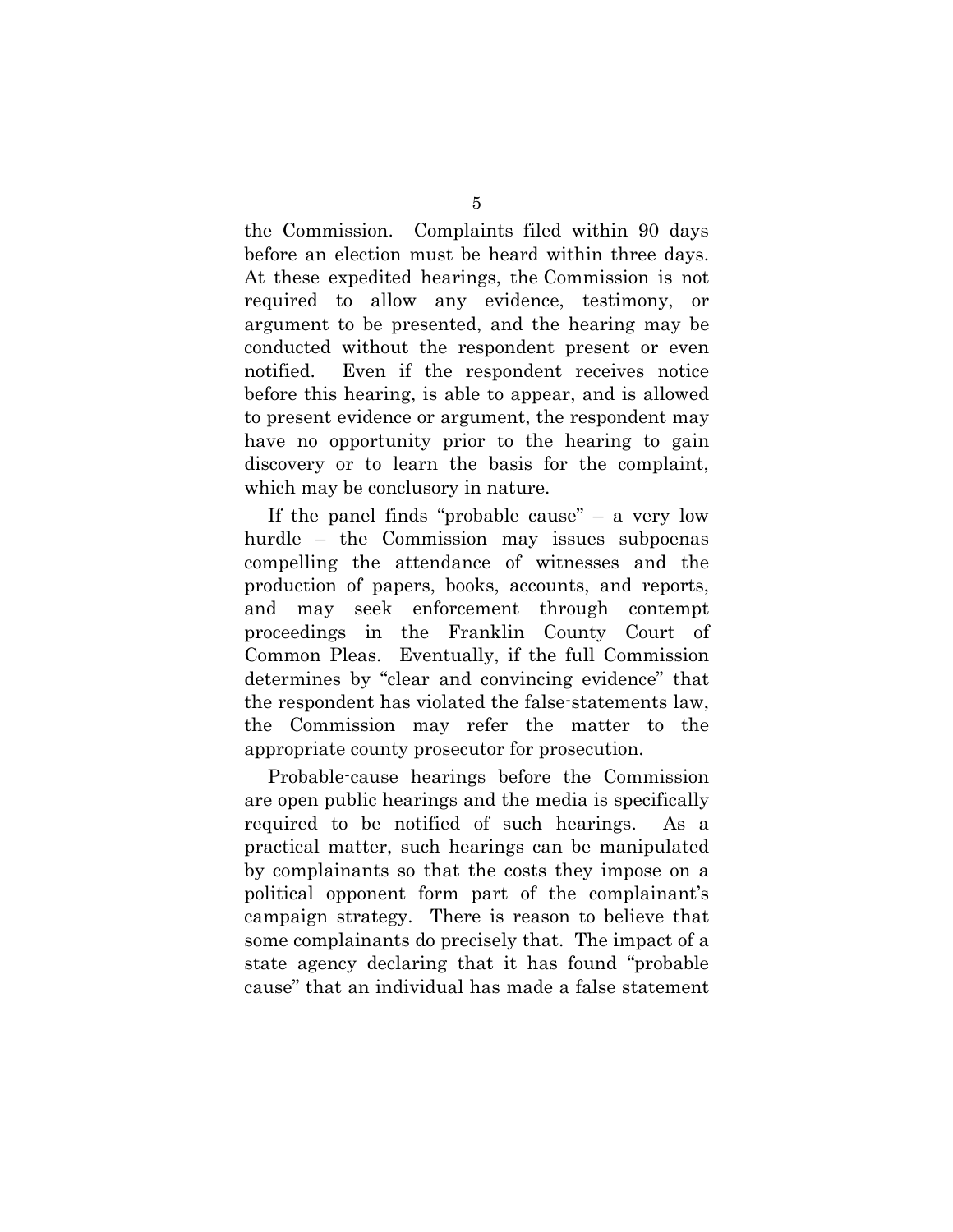(often described in the press as "lied") in the immediate run up to an election can be profound. As a practical matter, cases rarely go to the full Commission prior to the election, and pre-election judicial review is extremely uncommon. As a result, candidates who find their campaigns disrupted in the final days, even for what eventually prove to be true statements, have no effective relief – the damage is done. The probable-cause finding, which does not require even a preponderance of the evidence, is perceived by a substantial part of the electorate as the definitive pronouncement of the State of Ohio as to a candidate's or other speaker's truthfulness. It is not surprising, then, that a review of the Commission's files shows that a great many charges that result in a finding of probable cause are dismissed by the complainant after the election. It is not overly cynical to believe that in many cases, this is the complainant's intended strategy from the beginning.

Numerous speakers who have not made a false statement – even under the modest burden of proof for "probable cause" – are likewise forced to devote time, resources, and energy defending themselves before the Elections Commission, typically in the late stages of a campaign. Because the Commission has no system for weeding out frivolous complaints, candidates on the receiving end of a false-statement complaint must endure these burdens no matter how weak the complaint – to fail to defend would risk a public and onerous probable-cause finding. The only alternative to risking being subjected to these procedures is to self-censor or remain silent.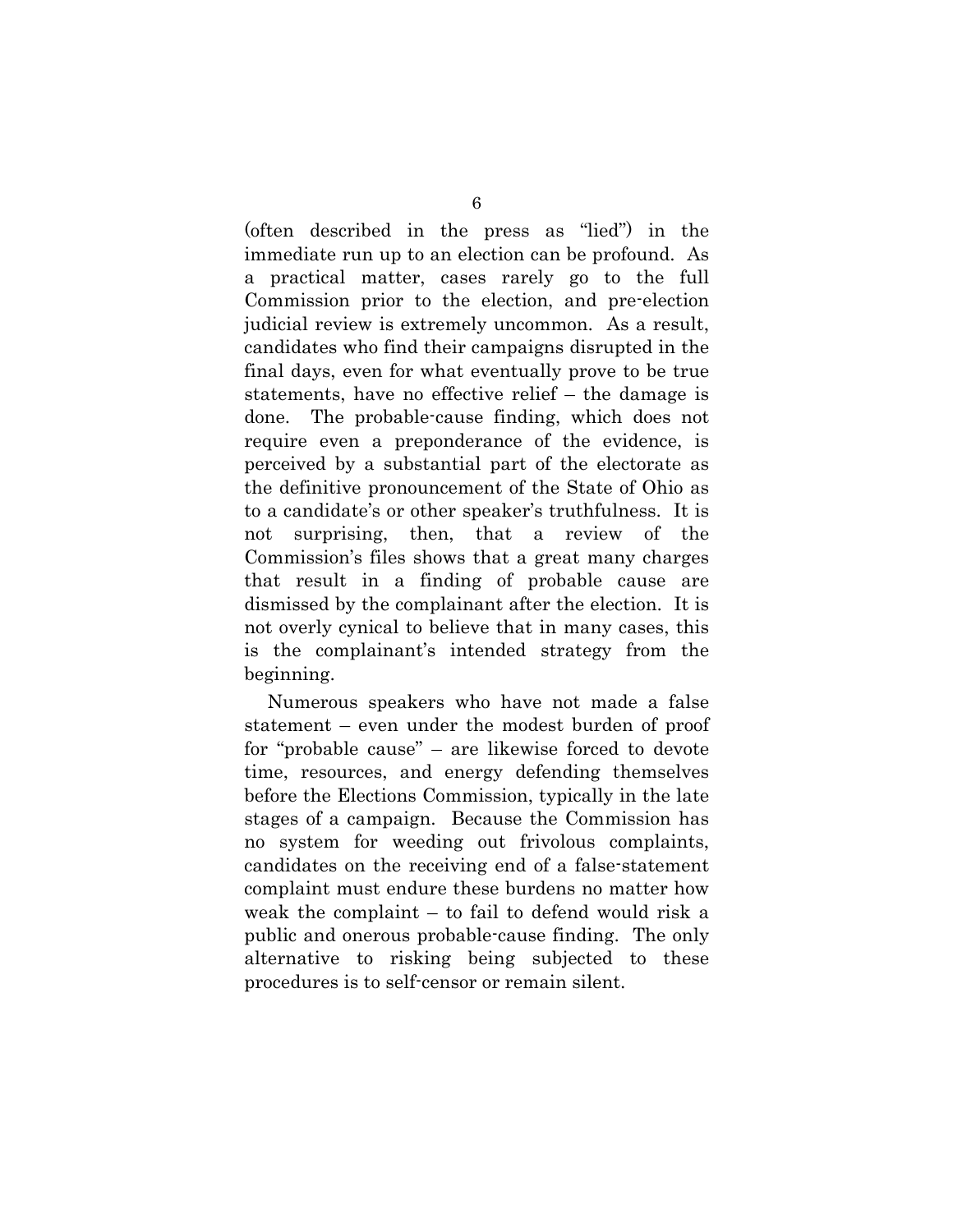Thus, in practice, Ohio's false statements law allows the State's legal machinery to be used extensively by private actors to gain political advantage in circumstances where malicious falsity cannot ultimately be established.

#### ARGUMENT

## IN PRACTICE, THE OHIO FALSE-STATEMENTS STATUTE MAY CHILL AND PENALIZE SPEECH AT CRITICAL TIMES IMMEDIATELY BEFORE ELECTIONS.

The State of Ohio has erected a legislative scheme that, while purporting to regulate false speech arguably unprotected by the Constitution, see Pestrak, 926 F.2d at 577, but see Alvarez, 132 S. Ct. 2537, in practice repeatedly scoops within its ambit protected truthful speech. Ohio's law therefore may chill constitutionally protected political speech even if adequate safeguards are included in the law, and especially if they are not.

A review of the Ohio statutory system sheds light on the ways in which the generalized false statements provisions of OHIO REV. CODE  $\S$ § 3517.22(B)(2) & 3517.21(B)(10) may, in fact, intentionally be used by private actors to chill opposing political speech. The practical effect of these provisions is to permit a private complainant to engage the State's legal and administrative processes in order to gain a campaign advantage without ever having to prove the falsity of a statement, even to the standard of a preponderance of the evidence.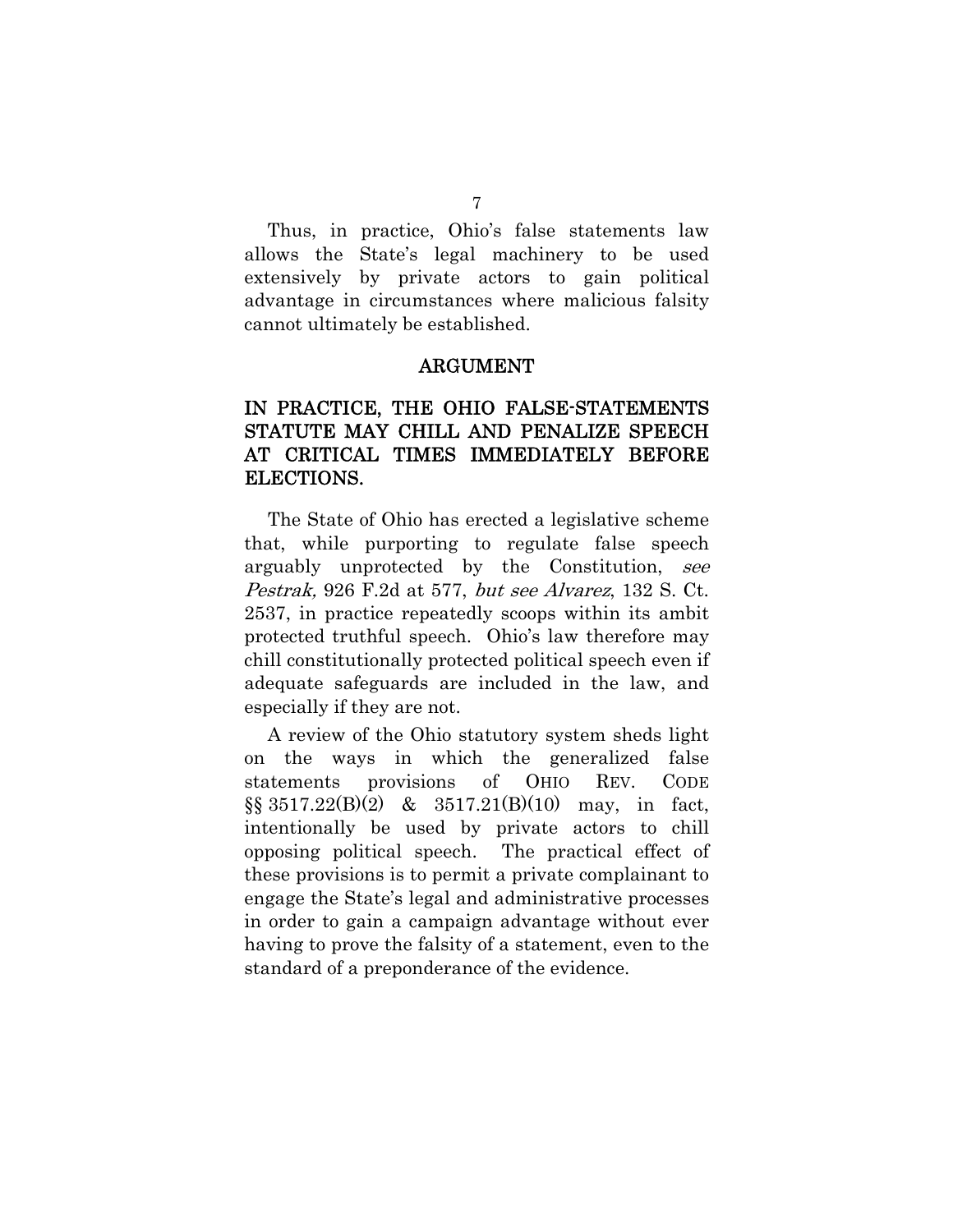## A. The Workings of Ohio's False-Statements Law.

Under Ohio's generalized false-statement prohibitions, anyone who joins in political debate and makes statements deemed to be intended to influence the outcome of an election may end up on the receiving end of a complaint filed with the Ohio Elections Commission. A complaint may be filed by "any person," including but not limited to political opponents, who must merely attest that one of the statements was "false" and made with knowledge or reckless disregard of its "falsity." See OHIO REV. CODE §§ 3517.153 (complaint); 3517.21(B) & (B)(10) (any "false statement concerning a candidate"); 3517.22(B)(2) (any "false statement" concerning a ballot proposition or issue). Unlike an enforcement brought by state officials, there is not even a promise or presumption that this power to file a complaint will be used "responsibly." *Cf. United States v.* Stevens, 559 U.S. 460, 480 (2010).

The speaker will then find his statements reviewed by a state administrative body that has been selected with specific reference to the political affiliations of its members. See OHIO REV. CODE § 3517.152. If the complaint alleges a false statement and is made within 90 days of the general election, then within three days (or seven days if good cause is shown) the Elections Commission will convene a panel to "hold a hearing on the complaint to determine whether there is probable cause to refer the matter to the full commission for a further hearing." OHIO REV. CODE  $\S$ § 3517.154(A), 3517.156(B)(1).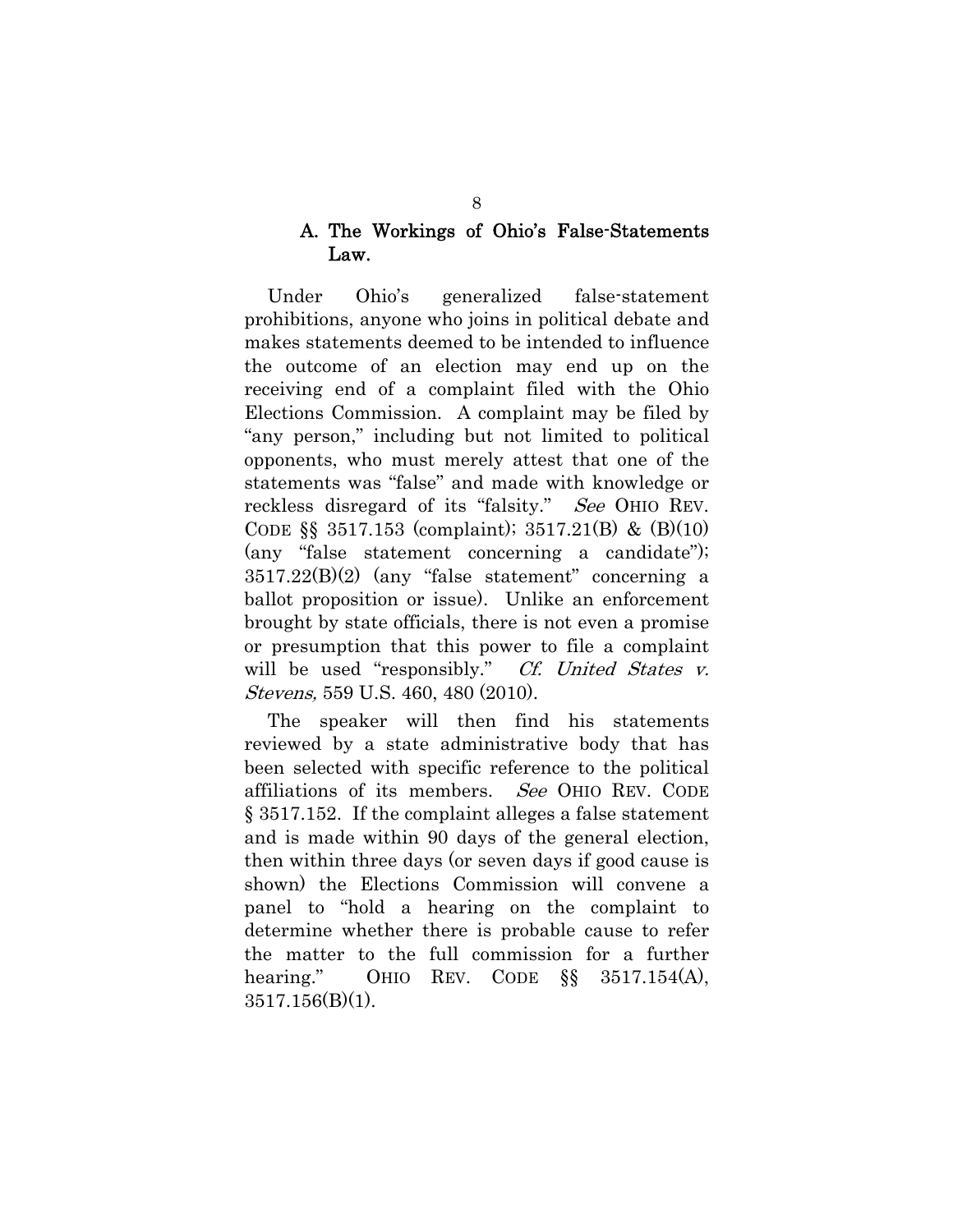While no more than half the members of the panel may be members of any one political party, the members of the panel are selected by the Chair of the Commission. The Chair of the Commission, however, is selected on a partisan basis and may be from a different political party than the speaker or, indeed, from a political party with a directly opposing candidate in an imminent election. OHIO ADMIN. CODE  $\S$  3517-1-05(A)(1)(a) & (c). Further, once formed, these panels may be reconstituted at the discretion of the Chair. OHIO ADMIN. CODE § 3517-1-  $05(A)(1)(f)$ . While it can be presumed that members of the panel seek to carry out their responsibilities free from bias and partisanship, experience and common sense suggest that the perception of some potential speakers will be otherwise. Further, it should be noted that members of the Commission are not required to have any legal training.

At expedited hearings on complaints filed within 90 days prior to a general election the Commission is not required to allow any evidence, testimony, or argument to be presented, and the hearing may be conducted *ex parte*, without the respondent present. OHIO ADMIN. CODE  $\S$  3517-1-10(B) and (D)(1). Even if the respondent receives notice before this hearing and is able to appear, and allowed to present evidence or argument, the respondent may have no opportunity prior to the hearing to gain discovery or to learn the basis for the complaint, which may be conclusory in nature.

The probable-cause panel may dismiss the complaint for want of probable cause, may find probable cause and refer the complaint to the full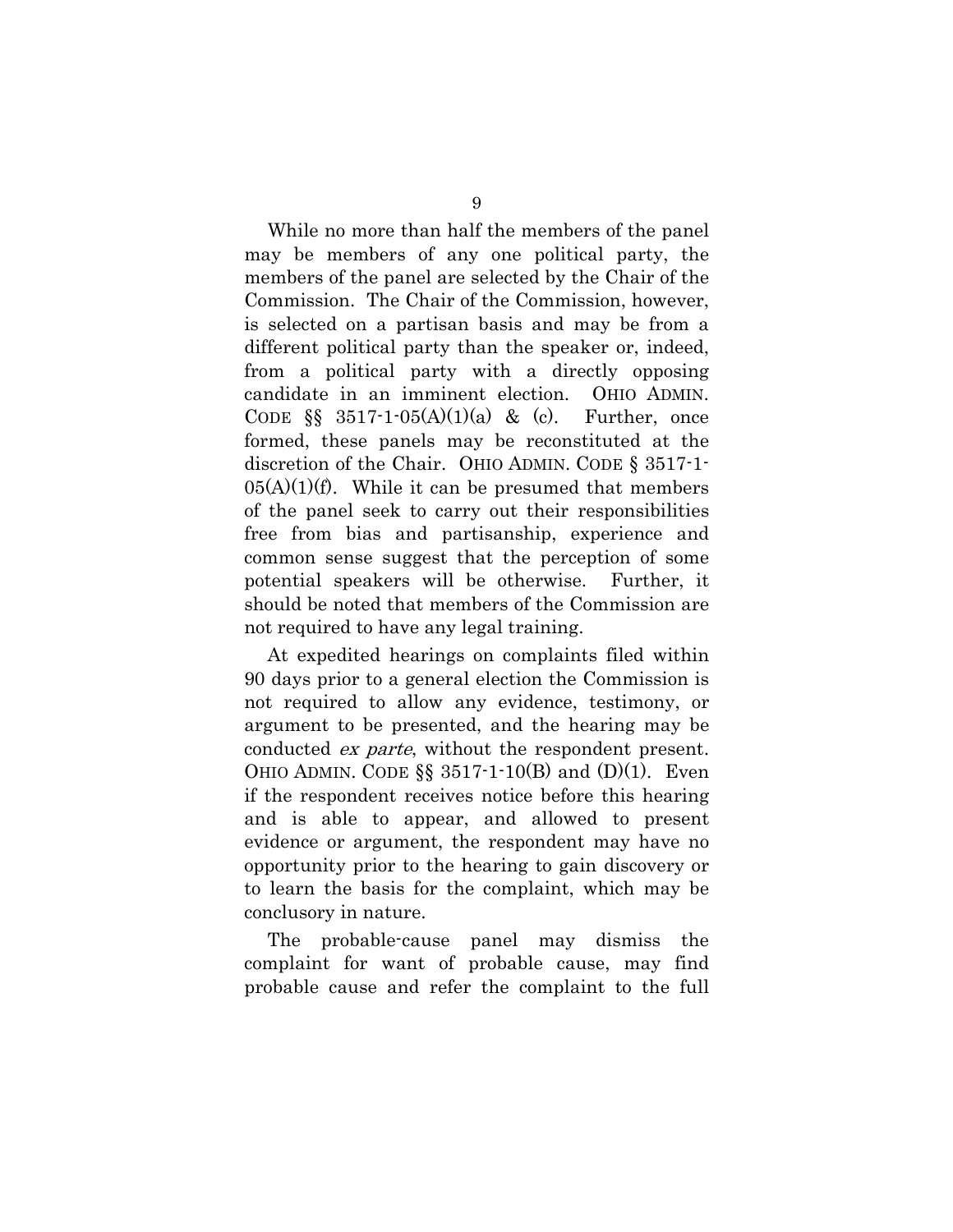Commission for a merits hearing, or, if the "evidence is insufficient for the panel to make a determination," may "request that an investigatory attorney investigate the complaint" and then proceed to a full Commission hearing. OHIO REV. CODE § 3517.156(C).3 The Commission may issues subpoenas compelling the attendance of witnesses and the production of papers, books, accounts, and reports, and may seek enforcement through contempt proceedings in the Franklin County Court of Common Pleas. OHIO REV. CODE § 3517.153(B).

If the full Commission determines by "clear and convincing evidence" that the respondent has violated the false statements law, the Commission may refer the matter to the appropriate county prosecutor for prosecution, OHIO REV. CODE  $\S$  3517.155(A)(1)(c), which can result in imprisonment for up to six months, or a fine of up to \$5000.00. OHIO REV. CODE  $§ 3517.992(V).4$ 

1

<sup>3</sup> Unlike most Ohio government agencies, the Ohio Elections Commission is specifically authorized to retain attorneys and investigatory attorneys without approval or supervision of the Attorney General. OHIO REV. CODE § 3517.152 (H)(2)(a).

<sup>4</sup> The referral passes directly to the appropriate prosecutor. While the Ohio Code provides that the Attorney General "shall advise the prosecuting attorneys of the several counties respecting their duties," OHIO REV. CODE § 109.14, it is not clear that he has the authority to order them to prosecute or not to prosecute any particular violation, or that he has control over the prosecutor's legal position prior to an appeal to the Supreme Court of Ohio. See OHIO REV. CODE § 309.08 (providing that "[t]he prosecuting attorney shall prosecute, on behalf of the state, all complaints, suits, and controversies in which the state is a party, except for those required to be prosecuted by a special prosecutor pursuant to section 177.03 of the Revised Code or by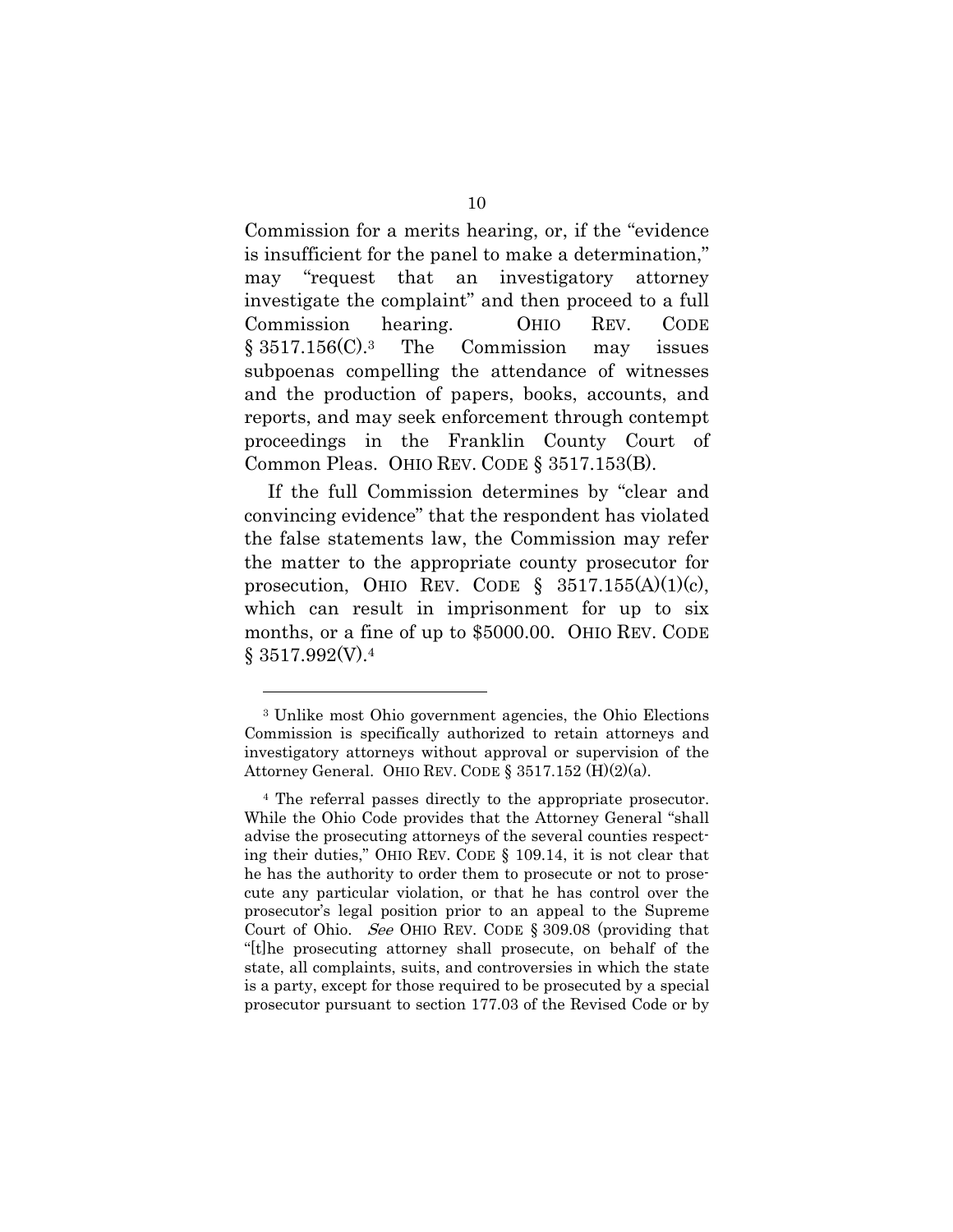As outlined below, while only a full Commission finding may result in legal penalties, the initial hearing by a Commission panel may be the most important part of the statute in practice. This hearing is designed to determine whether probable cause exists for further investigation. By definition, it comes before any determination of falsity, or even likelihood of falsity, is made, and it can trigger substantial investigation and discovery obligations.

Finally, it must be emphasized that the statute applies not only to campaigns or large entities, but to any "person." Thus by its express terms the law applies to an individual blogger, to a person posting a comment on Facebook or other social media, or to a homemade sign or pamphlet made by a single individual, as well as to billboards, broadcast, and print advertisements.

## B. Ohio's Statutory Scheme May Have a Chilling Effect on Protected Speech.

The petitioners in this case allege that their speech is and has been chilled by the possibility of investigation and prosecution, and will again be chilled in the future. In order to evaluate this claim, the Court should consider the operation of the Ohio statutes within the unique realm of elections.

l

the attorney general pursuant to section 109.83 of the Revised Code," and further providing that "[i]n conjunction with the attorney general, the prosecuting attorney shall prosecute in the supreme court cases arising in the prosecuting attorney's county  $* * *")$ .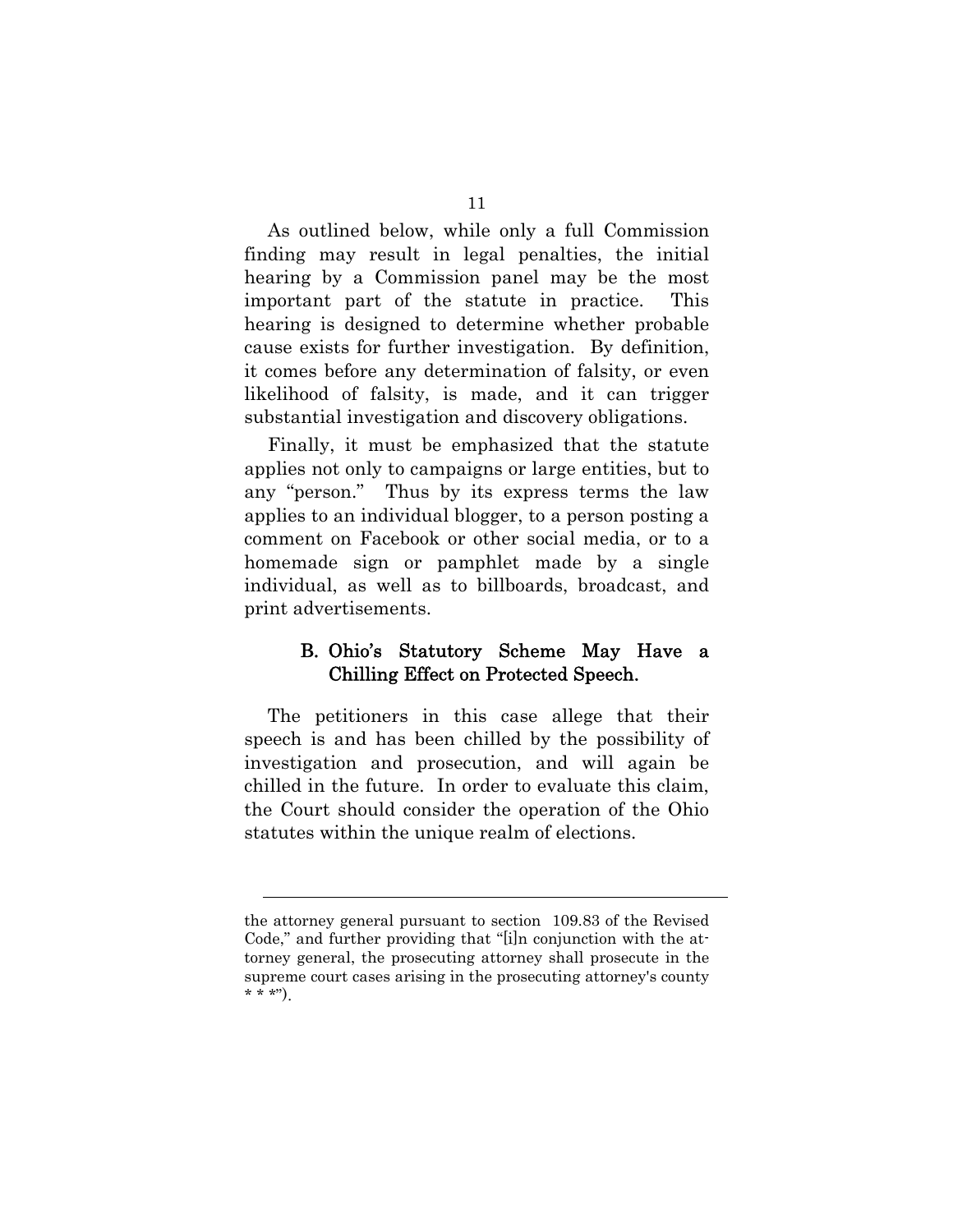As noted above, a Commission finding of "probable cause" may trigger substantial legal obligations for a respondent to a complaint. In this case, for example, three officials of petitioner Susan B. Anthony List were noticed for depositions, and both the Susan B. Anthony List and allied organizations were subjected to extensive document requests. JA 55-58, 67-71.

Beyond the explicit legal burdens that may result from a finding of "probable cause," however, the probable-cause hearings conducted by a panel of the Ohio Elections Commission may create other chilling effects on speakers. The hearings are, by law, public hearings. OHIO ADMIN. CODE  $\S$ § 3517-1-05(C), 121.22(C). The Commission is required to give advance notice of the hearing to the press. OHIO ADMIN. CODE  $\S$  121.22 $(F)$ .<sup>5</sup> As one federal court has noted, "[t]he hearings become part of the media 'hype' surrounding a campaign, and they can be manipulated by candidates." Pestrak v. Ohio Elections Commission, 670 F. Supp. 1368, 1376 (S.D. Ohio 1987) rev'd in part on other grounds, 926 F.2d 573 (6th Cir. 1991); see also State of Washington v. Vote No! Committee, 957 P.2d 691, 698-99 (Wash. 1998) (finding that Washington's false-statements law was "manipulated by candidates to impugn the electoral process rather than promote truthfulness"). For one on the receiving end of a false-statements complaint, the impact of a state agency declaring that it has found "probable cause" that an individual has

1

<sup>&</sup>lt;sup>5</sup> Compare this procedure to 2 U.S.C. §  $437g(a)(12)$ , providing for confidential investigations of complaints in federal campaign finance cases.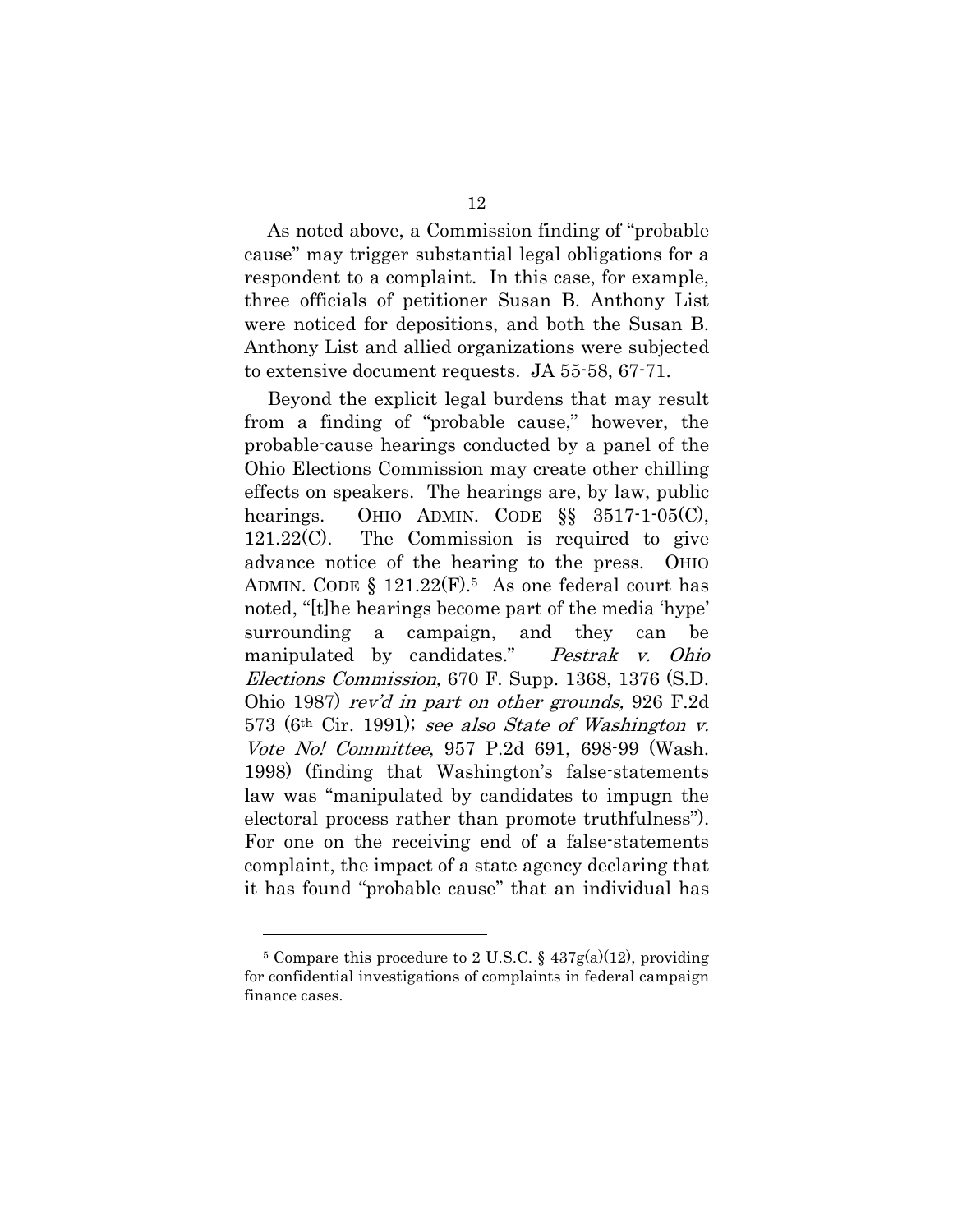made a false statement (often described in the press as "lied") in the immediate run-up to an election can be profound.

A pre-election probable-cause determination has great effect beyond costs in time and money to the respondent. To the challenged speaker, such a determination itself may be viewed as a sanction by the State, because it is viewed as such by large segments of the electorate. Indeed, that result may be the precise outcome sought by the complainant in enlisting the State's enforcement procedure to his side in a campaign debate. A candidate who files a complaint that results in a "probable cause" finding may trumpet that in press releases and ads. See, e.g., Robert Higgs, For Ohio Candidates, Truth Can Often be Pretty Tricky, Cleveland Plain Dealer, 2010 WLNR 21967428 (Nov. 1, 2010). In short, the stark realities of the system are such that speakers who find their statements challenged in the governmental review process may have little choice but to participate fully in the Commission's assessment of the speech at issue. And a finding of probable cause, if issued, will often harm, and is often intended by the complainant to harm, the speaker's campaign, regardless of any eventual final determination by the Commission.

And when a probable-cause finding is made close to an election, it is rare that the speaker will have the opportunity for vindication at a full Commission hearing, let alone before a court of law, before the election in question. This is important because an essential feature of an election is timeliness. The election arrives on a date certain, and once that date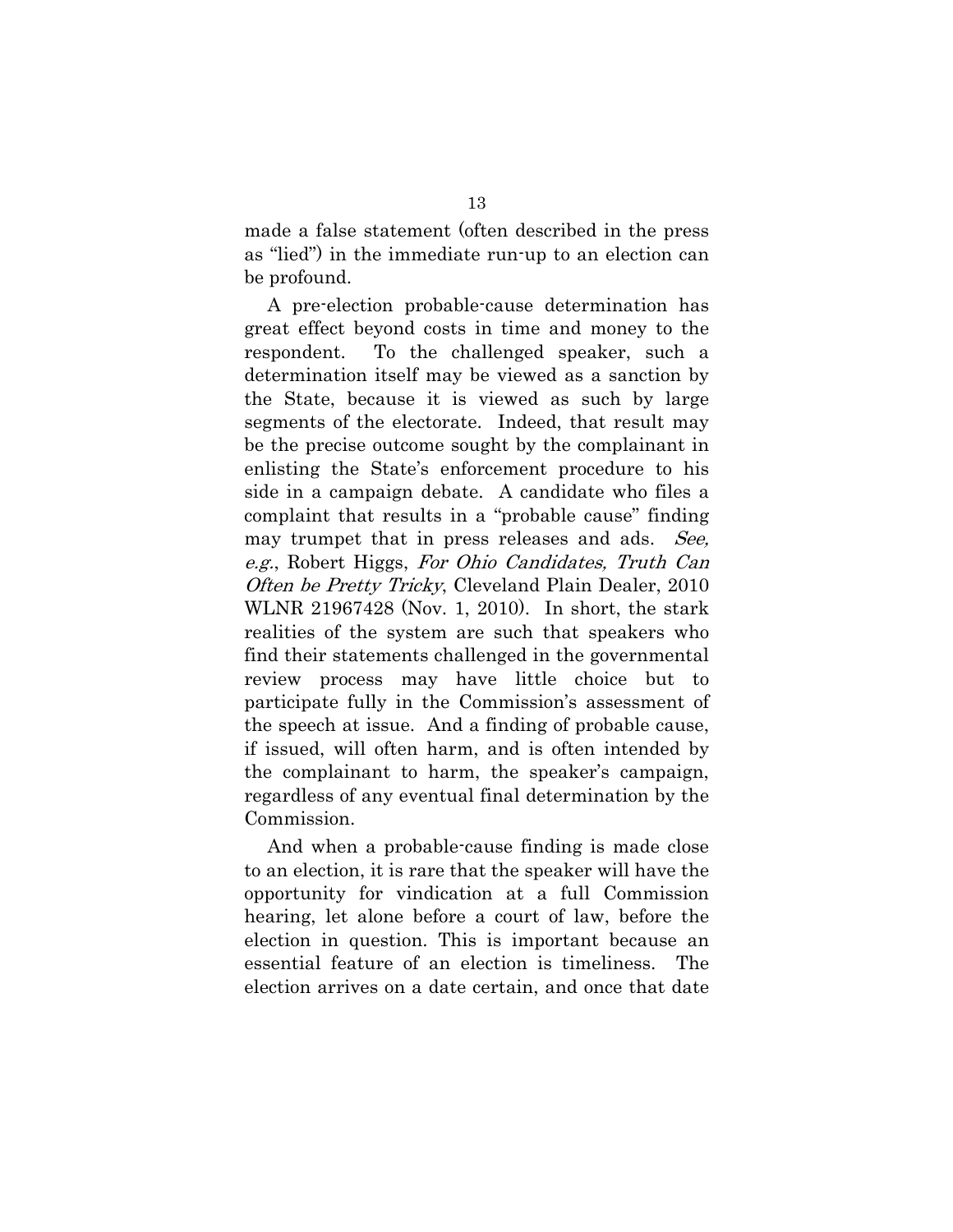has passed, it is extremely rare for any court to set aside the results of an election. A federal judicial decision to enjoin the results of an election is a "drastic, if not staggering" act. *Bell v. Southwell*, 376 F.2d 659, 662 (5th Cir. 1962). State courts, too, are appropriately reluctant to overturn election results. "[T]he courts of Ohio are hesitant to set aside an election result and will do so only in extraordinary cases, wrought with flagrant and determinative election irregularities." Steven F. Huefner, Recourse for Election Worker Misconduct, in THE E-BOOK ON ELECTION LAW (Edward Foley, *et al.*, eds. 2004), available at a state of  $\alpha$ 

http://moritzlaw.osu.edu/electionlaw/ebook/part5/proc edures recount02.html# ednref6; see also In re Election of November 6, 1990 for the Office of Attorney General, 569 N.E.2d 447, 449-50 (Ohio 1991) ("[C]ourts should be very reluctant to interfere with the election of public officials by the people, except to enforce rights or mandatory or ministerial duties as the statutes require. The survival of our system of government requires that proper respect be given to the will of the people as expressed at the ballot box. \*\*\* Accordingly, we have adopted stringent standards for granting relief in election contests."). This stringent standard begets a reality: official actions that cannot be corrected before an election can rarely, as a practical matter, be remedied after an election.

It is not unduly cynical to suggest, as did the federal district court in Pestrak, 670 F. Supp. at 1376, that in at least some Elections Commission matters, complainants may time their submissions to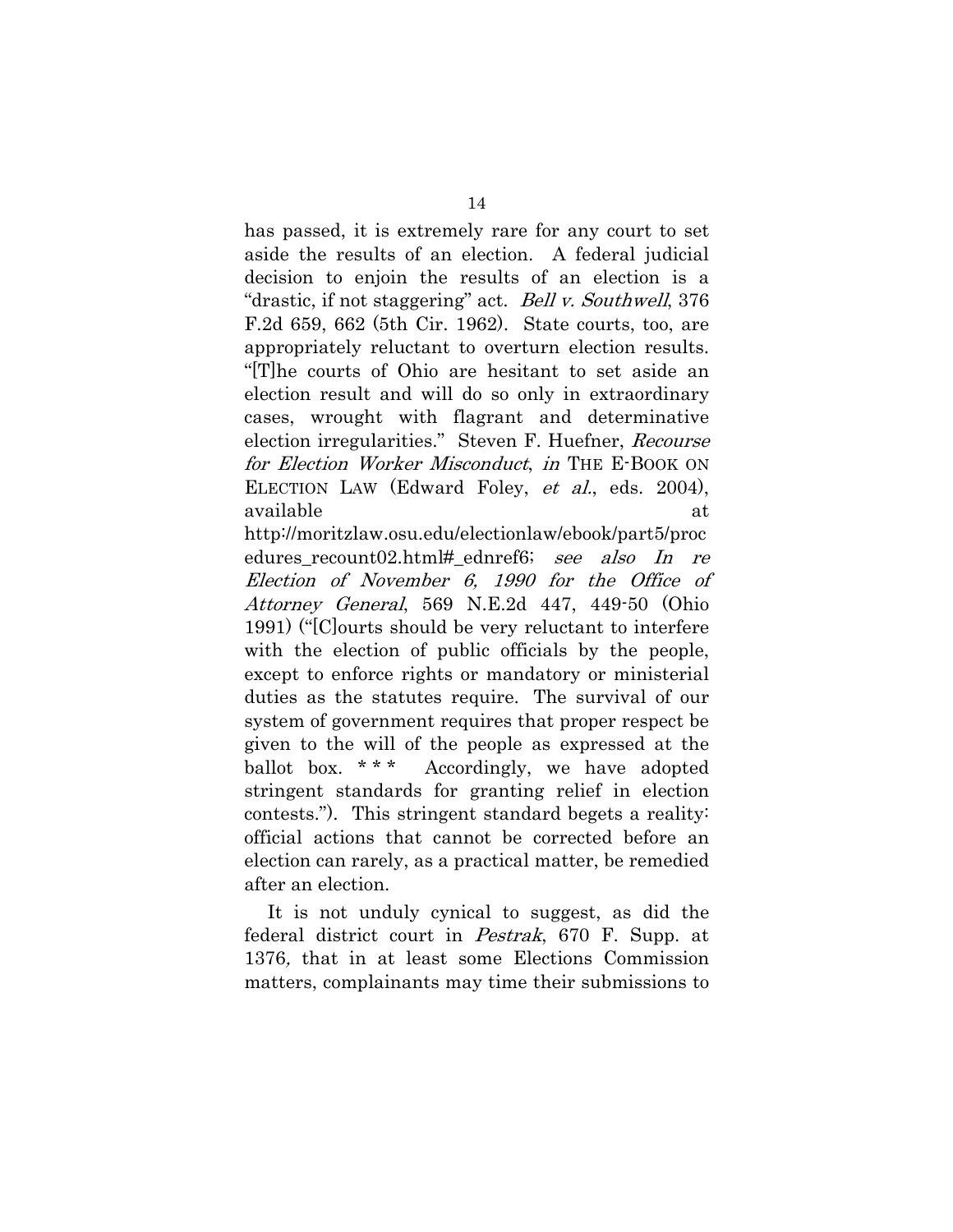achieve maximum disruption of their political opponents while calculating that an ultimate decision on the merits will be deferred until after the relevant election. In Ohio, "savvy politicians know to make such complaints just before an election, so that the target of the complaint suffers bad publicity in the final days of the campaign, when it is too late for the complaint to be upheld or dismissed." Speech Police, COLUMBUS DISPATCH, 2012 WLNR 5833464 (Mar. 19, 2012). "Bringing \* \* \* campaign practices actions against a candidate who has purportedly disseminated false statements is not always about correcting the record or remedying injury to reputation. It is often also about inflicting political damage. In this respect, the [action] itself can be a weapon of substantial political force." William P. Marshall, False Campaign Speech and the First Amendment, 153 U. PA. L. REV. 285, 300 (2004).

Even where the Commission does not find probable cause, the damage is often done. The speaker is forced to use time and resources responding to the complaint, typically at the exact moment that the campaign is peaking and his time and resources are best used elsewhere. In other words, the State has constructed a process that allows its enforcement mechanisms to be used to extract a cost from those seeking to speak out on elections, right at the most crucial time for that particular type of speech. And if the allegations turn out to be unfounded, there is no possibility of timely remedy.

The timing of complaints at the Commission supports the notion that some partisans may seek to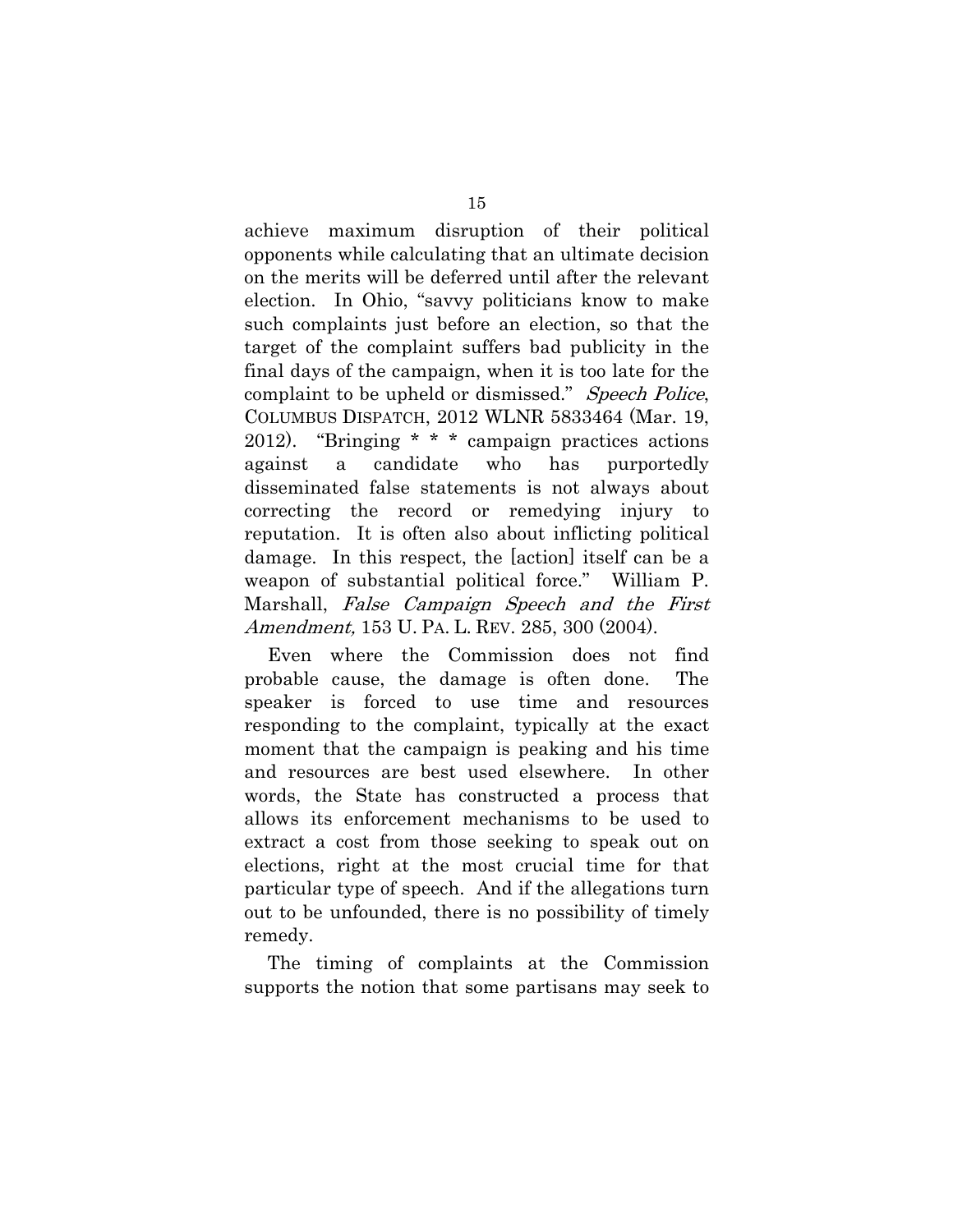trigger actions immediately before the election, and that in such cases the finding of probable cause is itself the result that the complainant seeks. A review of Ohio Elections Commission records for 2010 and 2011 found that twenty-one complaints were filed alleging false statements under OHIO REV. CODE § 3517.22(B). Sixteen appear to have reached a probable cause panel within one week of the election. DeWine Brief Amicus Curiae at 13, Coast Candidates PAC v. Ohio Elections Commission, 2012 WL 4322517 (S.D. Ohio, Sep. 20, 2012) (NO. 1:11CV775), Doc. No. 18.

Further evidence of the manipulation of the system to penalize speech in the crucial run-up to an election, rather than to penalize false statements, is that, typically, no penalty is sought beyond the finding of a violation. From 2001 through 2011, the Elections Commission found a violation of § 3517.22(B) in 14 cases, and violations of §  $3517.21(B)$  in 97 cases. *Id.* While the Commission reserves the authority to refer cases for prosecution, it does so only sporadically. In many cases, the Commission specifically reports that the "penalty" is the finding of a violation. See e.g. Landis  $v$ . Scarmack, Ohio Elections Commission, Case Summary Sheet 2012E-023 (2012), available at http://elc.ohio.gov/casesummarysheets/CaseSummary .stm ("2012 General Complaints," p. 24).

The time-sensitive nature of the election and the authoritative imprimatur given to the Commission as a purportedly expert, impartial state agency make a probable-cause hearing a serious matter, even beyond the ramifications of future hearings and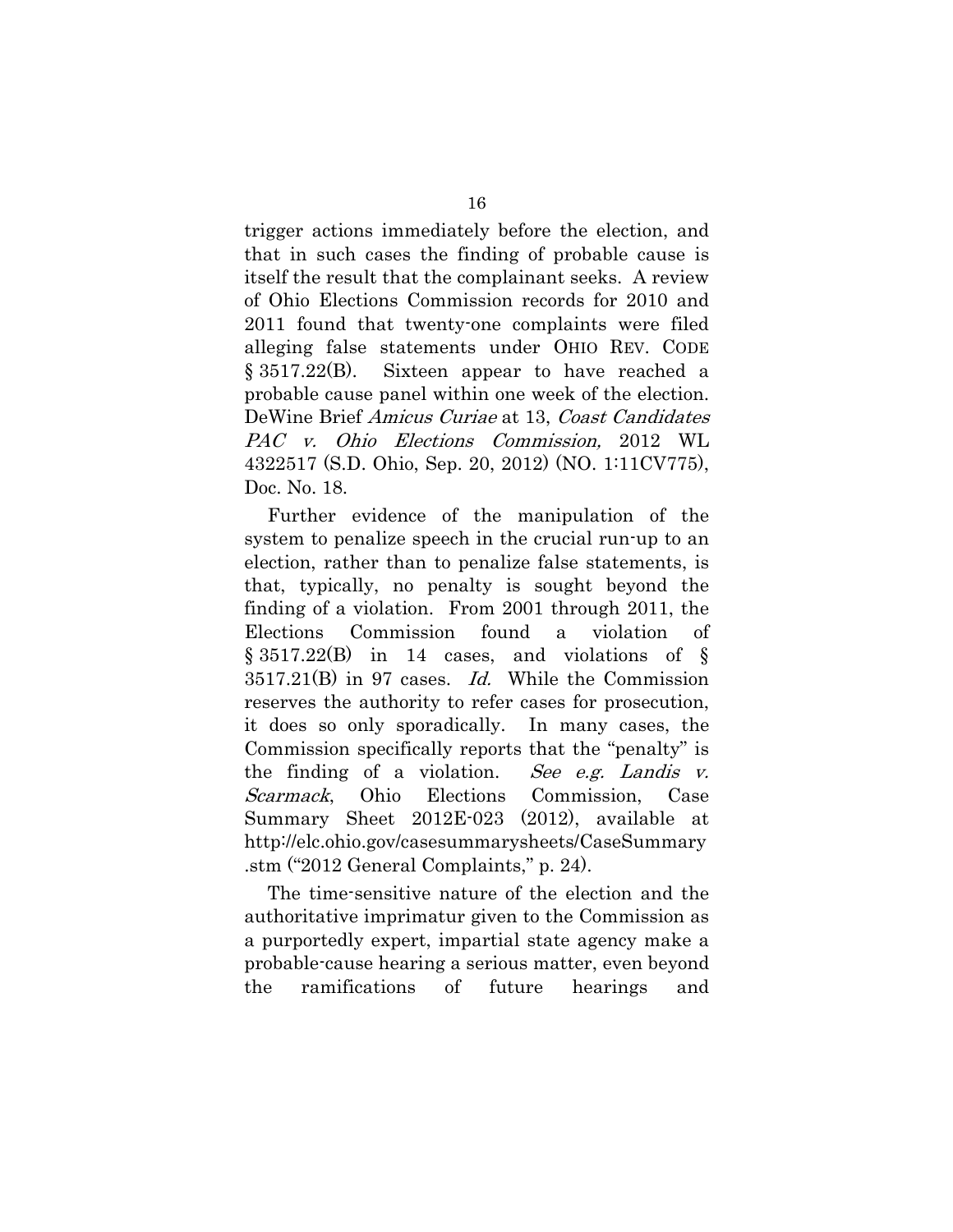investigations. Once the State has harmed a speaker's cause by making a finding (whether of probable cause or of violation) for which no judicial review can, as a practical matter, be had before the election, many speakers feel effectively penalized for speaking.

## C. The Statutory Scheme Has Few Safeguards To Protect First Amendment Rights.

The *Pestrak* appeals court upheld the constitutionality of regulating "false" speech in the forerunner to what is now OHIO REV. CODE § 3517.21(B), but also invalidated other provisions. Among other things, *Pestrak* noted that "clear and convincing evidence" was required before punishment could be levied against a speaker "in areas trenching on the first amendment." 926 F.2d at 578 (quoting New York Times v. Sullivan, 376 U.S. 254, 285-86 (1964)). By definition, the probable-cause determinations of the Commission are not based on "clear and convincing" evidence. See OHIO REV. CODE § 3517.156. Thus, to the extent that a probable-cause finding has the practical effect of penalizing speech, it violates this requirement of Pestrak using a burden of proof even lower than a preponderance of the evidence.

Further, the *Pestrak* court noted that "lelven when there is the strongest reason for restraint, as in the possibility of public disorder, there must be an immediate opportunity for judicial review." 926 F.2d at 578. Yet if what a complainant seeks is not a prosecution, or even a final agency action, but merely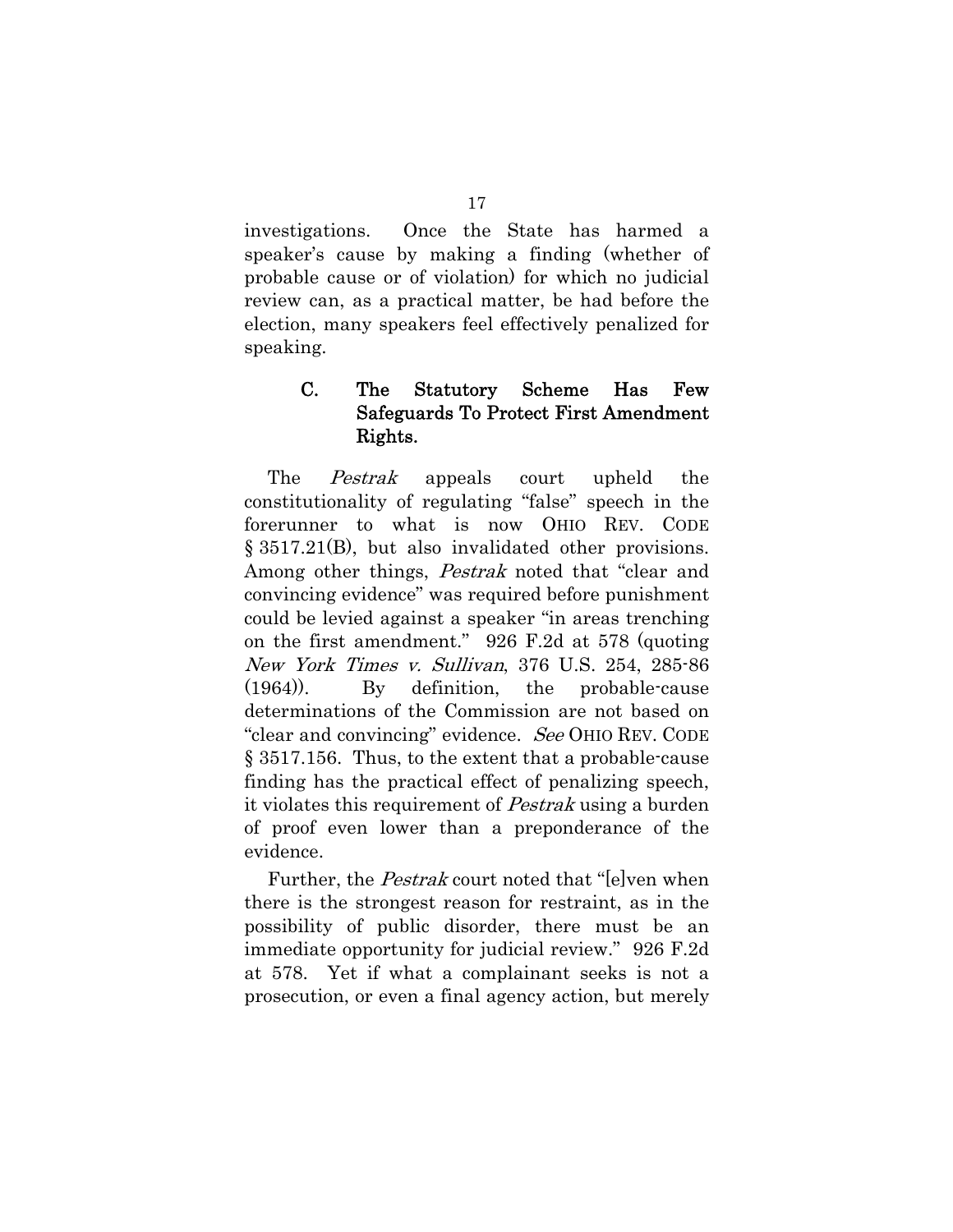the ability to file a complaint, to engage the chilling power of the state, and perhaps to obtain a probablecause finding shortly before voters go to the polls, it is clear that no adequate judicial review can be had before the election. This truly is a situation where justice delayed is justice denied for the innocent speaker.

## D. The Statutory Scheme Pulls Within Its Ambit Much Protected Speech.

Few respondents contest an adverse Commission finding in court because the election will be over, won or lost, by the time any judicial hearing takes place, and so the remedy is largely meaningless. Even if the speaker is ultimately victorious, that speaker gets little or nothing for his or her efforts but additional legal bills. Nevertheless, the few challenges that do take place demonstrate that the State administrative apparatus affects a good deal of speech that is well within the ambit of constitutionally protected speech, and that the remedy is rarely, if ever, a timely one.

For example, in Service Employees International Union District 1199 v. Ohio Elections Commission, 822 N.E.2d 424 (Ohio Ct. App. 2004), a union was vindicated and the OEC's findings reversed, but not until a full year and a half after the election. Probable cause in the matter was found within two weeks before the election. A full merits hearing was held one day before the election, at which the Commission found a false statement violation by a vote of 4-3. Id. at 427-28. The next year the Court of Common Pleas affirmed the Commission's finding.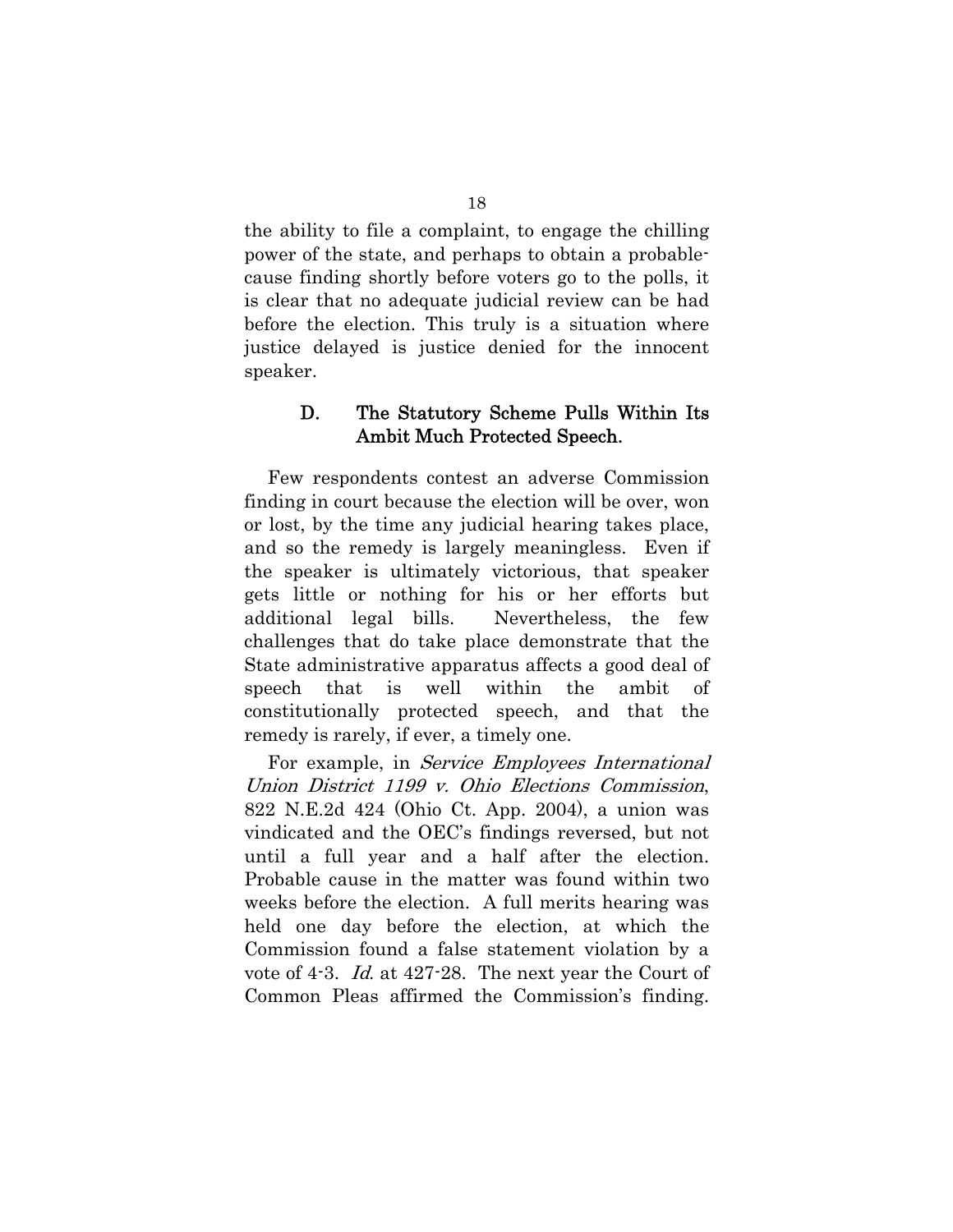Id. at 428. The case then went to the Court of Appeals, which found that "[t]he statement at issue [was] ambiguous and susceptible of different interpretations," and that even assuming falsity for the sake of analysis, the "record lacks clear and convincing evidence that SEIU knew that the statement was false or acted in reckless disregard \* \* \*. Moreover, \* \* \* SEIU's interpretation of the statement is rational and has a basis in fact." Id. at 430, 432. Thus, roughly a year and a half after the election, the matter was remanded with orders to reverse the Commission's determination against the Union.

The few other reported cases too frequently tell similar stories. See, e.g., Flannery v. Ohio Elections Commission, 804 N.E.2d 1032 (Ohio Ct. App. 2004) (reversing OEC finding of violation nearly two years after election; complaint had been brought against Democratic candidate for Secretary of State by incumbent's campaign manager; Commission found probable cause and ultimately violations; trial court reversed; Court of Appeals ultimately held that, "even assuming arguendo that Flannery's statements were false, the Commission failed to sustain its burden that the statements were made with actual malice."); *Committee to Elect Straus Prosecutor v.* Ohio Elections Commission, No. 07AP-12, 2007 Ohio App. LEXIS 4797 (Ohio Ct. App. 2007) (affirming trial court reversal of two findings of violations where statements were not shown to have been made with actual malice; appeals court ruling came two years and eleven months after the election in which the statements were made); Steve Buehrer for Congress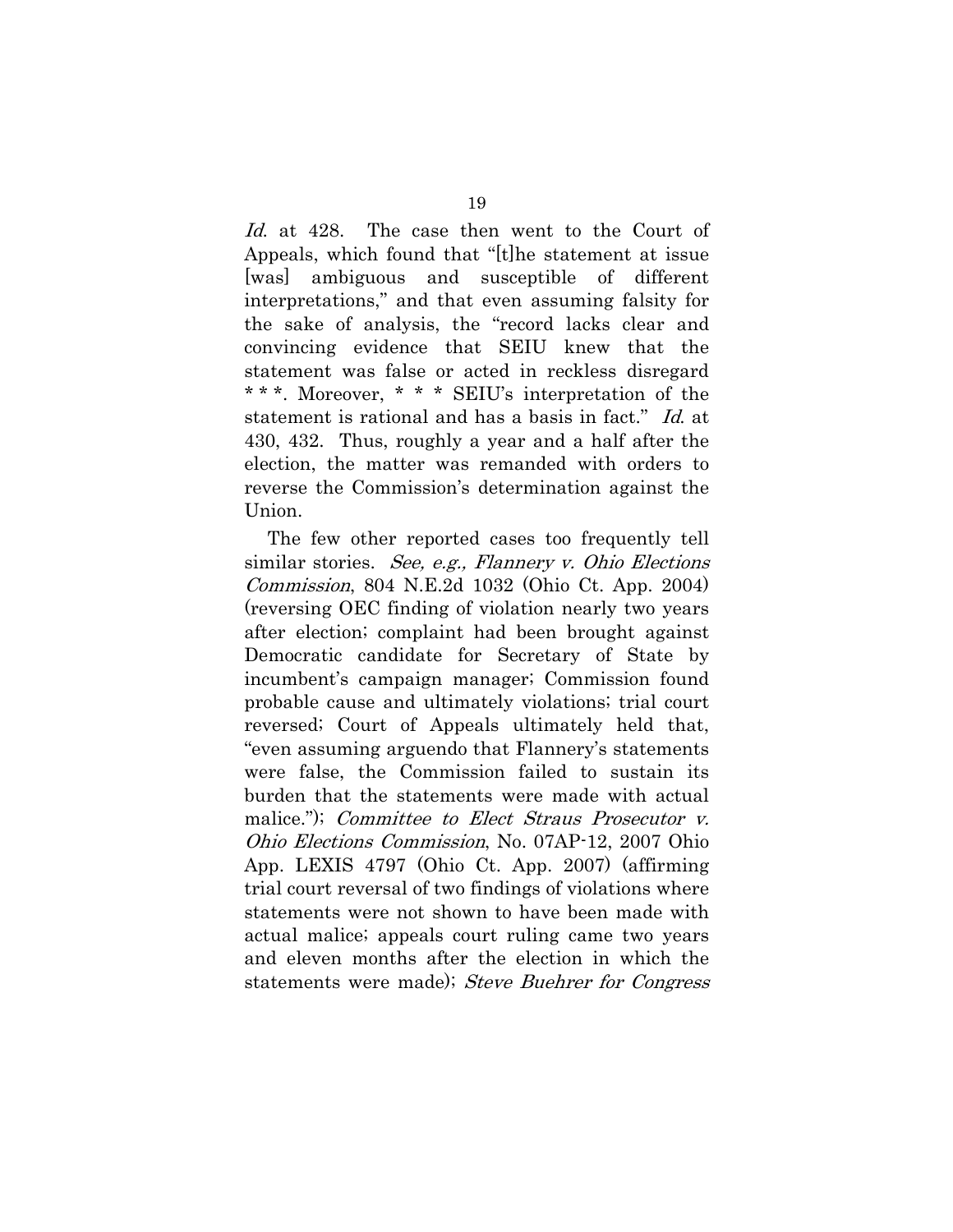v. Ohio Elections Commission, No. 07CVF12-17565 (Ohio C.P., Nov. 17, 2009) (Two years after the election, Commission false statement finding reversed: "There was no evidence before the Commission that the statement was false, or \* \* \* published \* \* \* knowing the same to be false or with reckless disregard of whether it was false or not.").

The public documents from the Ohio Elections Commission further show the burden that the false statements law places on protected speech. A prior review of Commission files between 2001 and 2010, revealed that the Commission found violations of OHIO REV.CODE § 3517.21(B) in 90 cases. But the Commission dismissed another forty-eight cases after a hearing, and 112 were dismissed because the complainant withdrew the complaint or failed to prosecute (typically after the election – a further indication that the goal may often be less an ultimate finding of a violation than a probable-cause finding before the election). Two hundred sixty were dismissed with findings of "no probable cause." Coast Candidates PAC v. Ohio Elections Commission, DeWine Brief Amicus Curiae 17, n. 5.

In short, numerous speakers who have not made a false statement even under the modest burden of proof for "probable cause" are forced to devote time, resources, and energy defending themselves before the Elections Commission, typically in the late stages of a campaign. And under OHIO REV. CODE § 3517.154, the Commission cannot even weed out frivolous complaints before the probable-cause hearing unless the complaint is technically deficient. False-statement complaints almost by definition are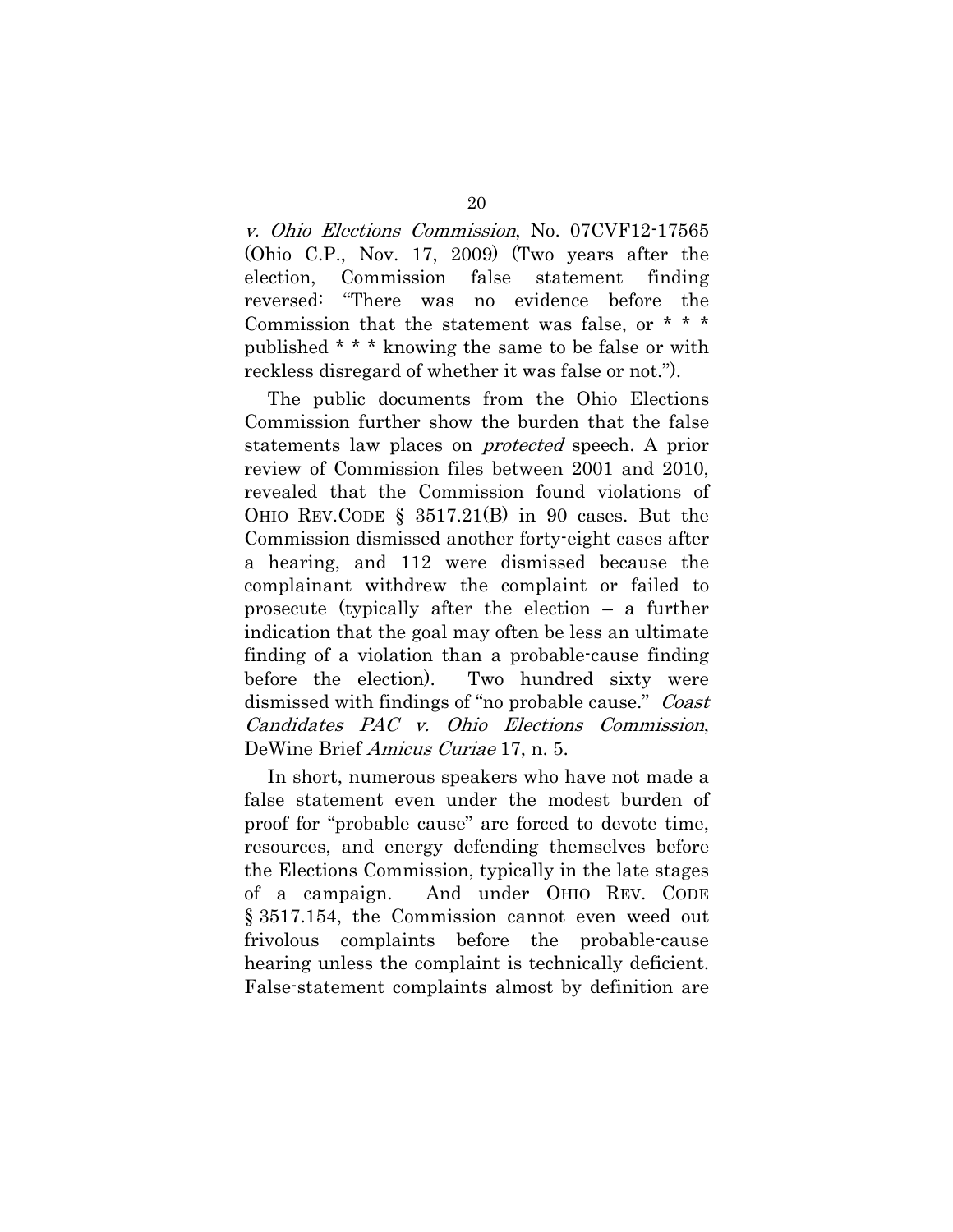filed by persons with hostile political motives. For such complainants, the fact that the complaint is dismissed, whether at probable cause or after a full hearing, may be almost beside the point. The damage inflicted is the time and cost to the opposition of having to defend itself in the campaign's final days. Vindication in court 18 months or two years later is scarcely vindication at all.

To summarize, an Ohio citizen who chooses to exercise his or her civic responsibilities by speaking out on issues of the day may face the issuance of government subpoenas, targeting by a governmentappointed "investigative attorney" (even absent a finding of probable cause), and a politically damaging Commission determination labeling her speech "false" just before the election, all with the threat of criminal prosecution in the background. These factors may impel the speaker to take on the burden of responding to the complaint. This is so even if the respondent believes his or her speech is true, and it comes at the time – in the days immediately before the election – when such response is most distracting and burdensome. Alternatively, the risk of such consequences may force the speaker to remain quiet or self-censor statements that could be used to trigger even a frivolous complaint.

The impact of this system on speakers cannot be trivial. And while the petitioners in this case represent relatively large non-profit organizations, for an individual pamphleteer or blogger, especially, the threat of prosecution can be terrifying. Cf. Corsi v. Ohio Elections Comm'n, 981 N.E.2d 919 (Ohio App.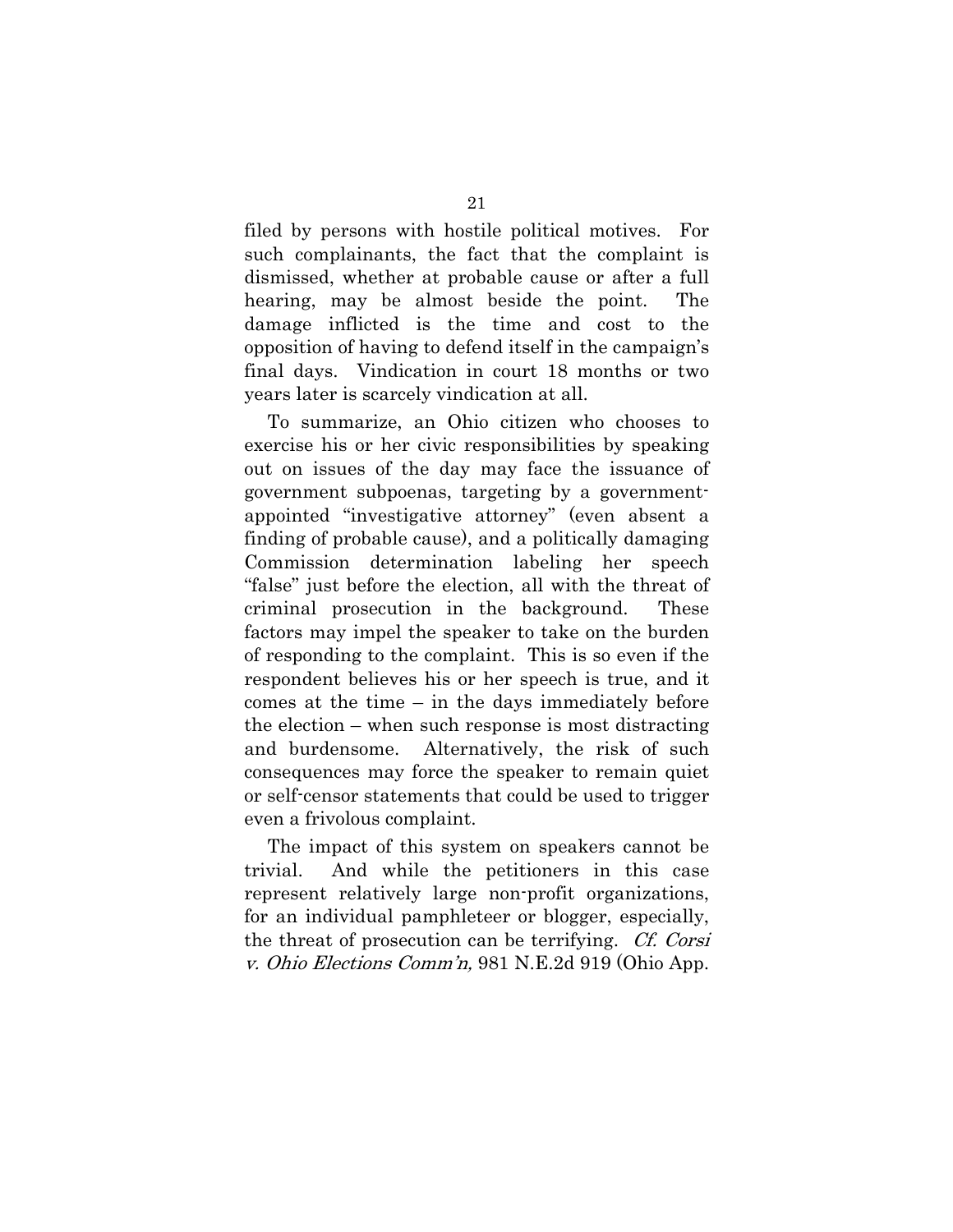2012), appeal not allowed 134 Ohio St. 3d 1485, cert. den. 134 S. Ct. 163 (2013).

## **CONCLUSION**

There is ample reason to believe that Ohio's falsestatements law allows the State's legal machinery to be used extensively by private actors to gain political advantage in circumstances where malicious falsity cannot ultimately be established. In light of the ongoing stream of false-statement claims made under the most generalized and unspecific of Ohio's falsestatements laws – some obviously more justified than others – the Attorney General submits this filing as a friend of the Court and the legal process, in the belief that this review of the statute in actual operation may be helpful to the Court in considering the questions presented in this case.